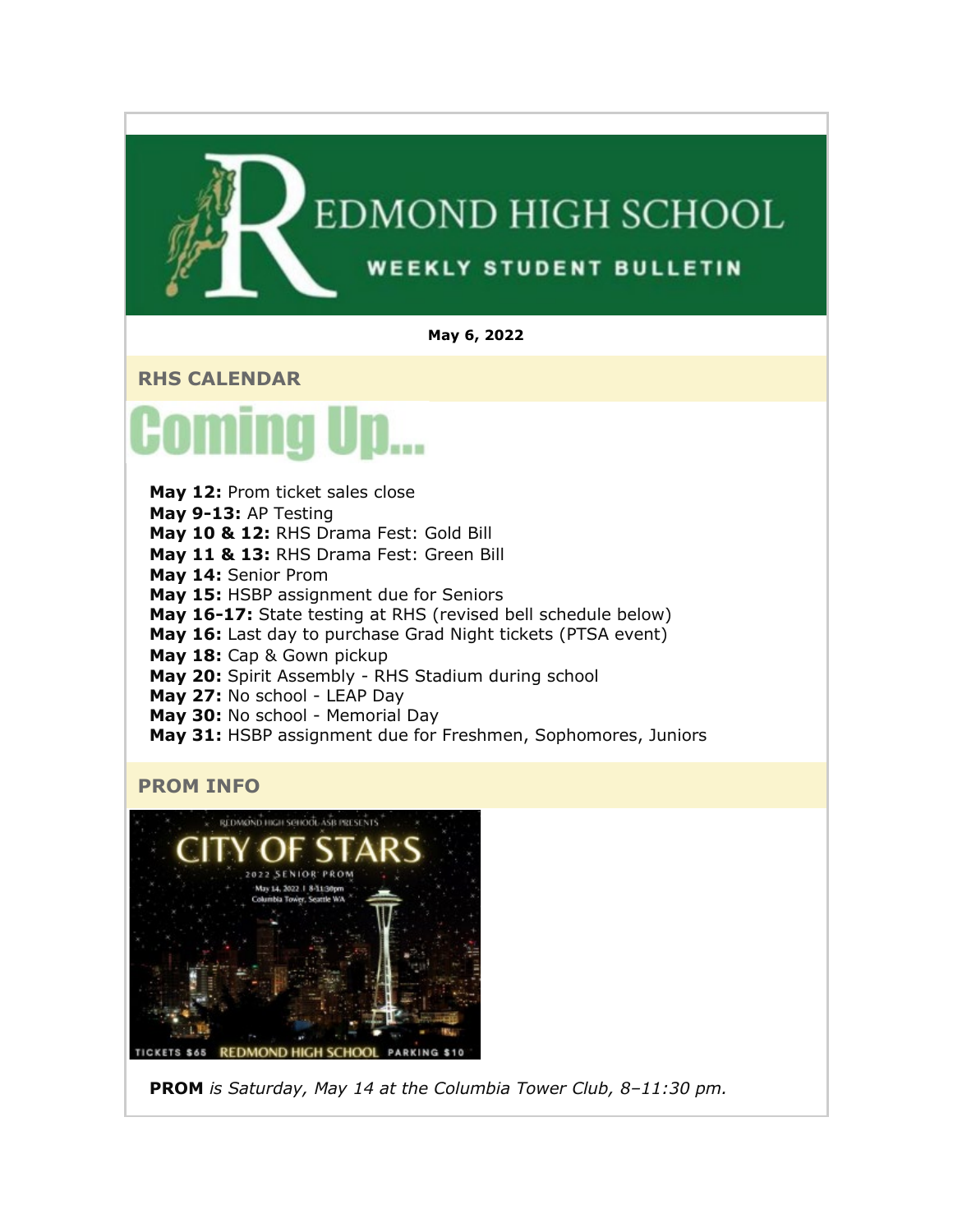#### *Tickets on sale now!*

- Ticket sales open until **Thursday, May 12**. No ticket sales on May 13 or at the event.
- \$65 per ticket. If a student needs financial assistance, contact your counselor.
- Purchase at the bookkeeper's office before school, during lunch, and after school. The bookkeeper closes promptly at 2:35pm after school.
- All student fines and fees must be paid before tickets may be purchased.
- Only Seniors may purchase Prom tickets. Each Senior may purchase up to two tickets.

#### **Who may attend:**

- Seniors may attend by themselves, or with a date/guest.
- If seniors invite another person, it may be an RHS student grade 9-12, or a non-RHS student. Guests may not be over 20 years old.

#### **Guest Passes:**

- If your date/guest attends RHS, they do not need a dance guest pass.
- If you are bringing a non-RHS student, you and your guest must complete and sign the *[Dance Guest Pass Request Form](https://nam02.safelinks.protection.outlook.com/?url=http%3A%2F%2Flink.email.dynect.net%2Flink.php%3FDynEngagement%3Dtrue%26H%3DZMyLy4zTjFxrCOdStp0zbd2NiCP4ytwFjHTp6a9KcMSf6%252Bj8iotH90psYYlxFCV3Qt07ZdL9fj7swIKxtM1LSl%252B6KcxVM8b99FpD0YWNIvyWvBJLYwkeGw%253D%253D%26G%3D0%26R%3Dhttps%253A%252F%252FSAAFGYZTANA.hatchbuck.com%252FTrackLinkClick%253FID2%253DqJb4tAbcfOoXYXa03eG1IUsF1Me4l6hNFL3_fvV32q0c0MescIW6CbMZXobyvBwA0%26I%3D20220506220113.000001970068%2540smtp-ad1-49-phx%26X%3DMHwxMjY0OTIyOjI2MDExOTMyNTM7MXwxMjY0OTIzOjIwODYwNDA5NDs%253D%26V%3D3%26S%3DVsV84FAHWhd36x9VAw9IHbFJ122EKOUfwh8vxODNjW8&data=05%7C01%7Cmwood%40lwsd.org%7C6ac4891fb15c42bc845908da2fabf0fa%7C1fd4673fdf9646218638a1d88c4c85d7%7C0%7C0%7C637874712779000668%7CUnknown%7CTWFpbGZsb3d8eyJWIjoiMC4wLjAwMDAiLCJQIjoiV2luMzIiLCJBTiI6Ik1haWwiLCJXVCI6Mn0%3D%7C3000%7C%7C%7C&sdata=a%2Bhg6kHngOh9RDk6KcQ5WDdkJISsf47zoP2SAZTKpEc%3D&reserved=0)* and have it approved prior to purchasing your tickets. (Forms on the wall in Attendance).
- The last day to submit a completed *Dance Guest Pass Request Form* is **Wed, May 11 at 3pm**. Give the form to Ms. Uveric (main office) for final approval. *No late forms accepted.* **Please note that a completed form means fully filled out by the RHS student, guest and parent, AND guest school administrator.**
- Ouestions? Email Ms. Uveric at [jeuveric@lwsd.org](mailto:jeuveric@lwsd.org)

#### **STATE TESTING - REVISED BELLS**

## **SBA&WCAS**

#### **Spring State Testing at RHS**

Learn more about the state assessments on the district website. RHS students will be testing on **May 16-17.**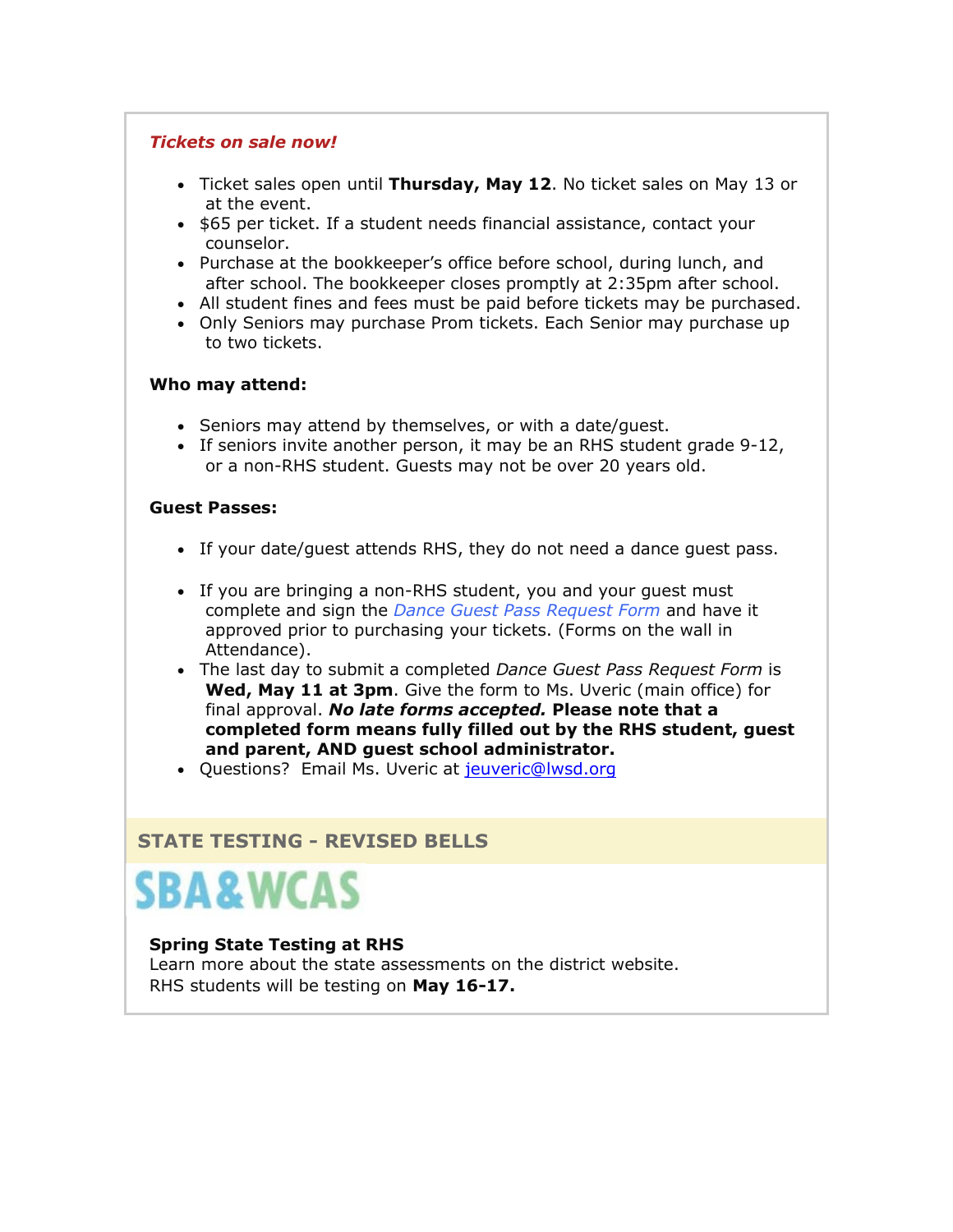|                                                                                 | <b>Tuesday, Testing</b>                                                         | Wednesday                                                                  | Thursday                                                                        | Friday, Assembly                                                                |
|---------------------------------------------------------------------------------|---------------------------------------------------------------------------------|----------------------------------------------------------------------------|---------------------------------------------------------------------------------|---------------------------------------------------------------------------------|
| *Office Hours<br>$7:00 - 7:30$                                                  | <b>Office Hours</b><br>$7:00 - 7:30$                                            | <b>Office Hours</b><br>$7:00 - 7:30$                                       | <b>Office Hours</b><br>$7:00 - 7:30$                                            | <b>Office Hours</b><br>$7:00 - 7:30$                                            |
|                                                                                 |                                                                                 |                                                                            |                                                                                 | Period 1<br>$7:30 - 8:15(45)$                                                   |
|                                                                                 |                                                                                 | Period 2<br>$7:30 - 8:48(78)$                                              | Period 1<br>$7:30 - 8:48(78)$                                                   | Period 2<br>$8:20 - 9:05(45)$                                                   |
| ELA TESTING (10th)<br>$7:30 - 10:30(180)$                                       | Math (10th) & WCAS<br>Testing $(11^{th})$<br>$7:30 - 10:30(180)$                | <b>HERD Time</b><br>$8:53 - 9:13(20)$<br>Homeroom<br>A: $9:13 - 9:43$ (30) | Homeroom<br>$B: 8:53 - 9:17(24)$<br>$C: 9:17 - 9:41(24)$                        | Period 3<br>$9:10 - 9:55(45)$                                                   |
|                                                                                 |                                                                                 | Period 4<br>$9:48 - 11:06(78)$                                             | Period 3<br>$9:46 - 11:04(78)$                                                  | Period 4<br>$10:00 - 10:40(40)$                                                 |
| Homeroom<br>$10:40 - 11:24(44)$                                                 | Period 1<br>$10:40 - 11:24(44)$                                                 | Period 6<br>$11:11 - 12:29(78)$                                            | Period 5<br>$11:09 - 12:27(78)$<br>2 <sup>nd</sup> Lunch<br>$12:27 - 12:57(30)$ | Period 5<br>$10:45 - 11:30(45)$<br>2 <sup>nd</sup> Lunch<br>$11:30 - 12:00(30)$ |
| Period 2<br>$11:29 - 12:13(44)$<br>2 <sup>nd</sup> Lunch<br>$12:13 - 12:43(30)$ | Period 3<br>$11:29 - 12:13(44)$<br>2 <sup>nd</sup> Lunch<br>$12:13 - 12:43(30)$ | Lunch<br>$12:29 - 12:50(21)$                                               | $1ST$ Lunch<br>$11:04 - 11:34(30)$<br>Period 5<br>$11:39 - 12:57(78)$           | $1ST$ Lunch<br>$10:40 - 11:10(30)$<br>Period 5<br>$11:15 - 12:00(45)$           |
| 1 <sup>57</sup> Lunch<br>$11:24 - 11:54(30)$<br>Period 2<br>$11:59 - 12:43(44)$ | 1 <sup>5T</sup> Lunch<br>$11:24 - 11:54(30)$<br>Period 3<br>$11:59 - 12:43(44)$ |                                                                            | Period 7<br>$1:02 - 2:20(78)$                                                   | Period 6<br>$12:05 - 12:45(40)$                                                 |
| Period 4<br>$12:48 - 1:32(44)$                                                  | Period 5<br>$12:48 - 1:32(44)$                                                  | LEAP<br>$1:30 - 3:00(90)$                                                  |                                                                                 | Period 7<br>$12:50 - 1:30(40)$<br>Go to STADIUM<br>$1:30 - 1:45(15)$            |
| Period 6<br>$1:37 - 2:20(43)$                                                   | Period 7<br>$1:37 - 2:20(43)$                                                   |                                                                            |                                                                                 | Homecoming<br><b>Assembly: Stadium</b><br>$1:45 - 2:20(35)$                     |

#### **DRAMA FEST!**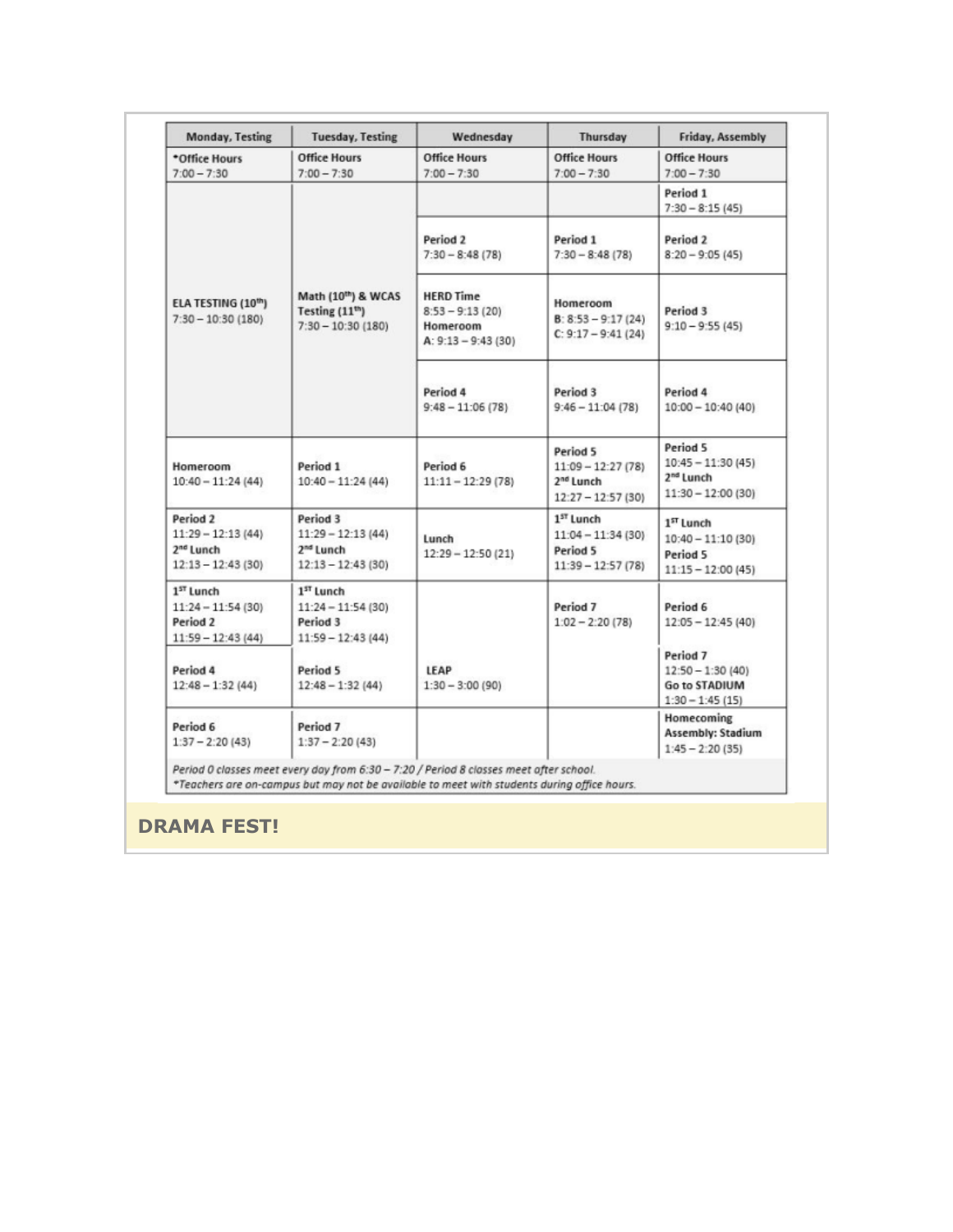

*Drama Fest* is a collection of short plays written, directed, and performed entirely by RHS students. Tickets are only \$5! Buy them at the door or online: [dramafest22.brownpapertickets.com](https://nam02.safelinks.protection.outlook.com/?url=http%3A%2F%2Flink.email.dynect.net%2Flink.php%3FDynEngagement%3Dtrue%26H%3DZMyLy4zTjFxrCOdStp0zbd2NiCP4ytwFjHTp6a9KcMSf6%252Bj8iotH90psYYlxFCV3Qt07ZdL9fj7swIKxtM1LSl%252B6KcxVM8b99FpD0YWNIvyWvBJLYwkeGw%253D%253D%26G%3D0%26R%3Dhttps%253A%252F%252FSAAFGYZTANA.hatchbuck.com%252FTrackLinkClick%253FID2%253D7Z4kGugrrRHeW_rCYSRjfXAdExV9RlsJ8epwT6TGLx595QwPsG6mgKT8iM0_jW3v0%26I%3D20220506220113.000001970068%2540smtp-ad1-49-phx%26X%3DMHwxMjY0OTIyOjI2MDExOTMyNTM7MXwxMjY0OTIzOjIwODYwNDA5NDs%253D%26V%3D3%26S%3DnIGS9B2lWzVdGdDevOQc0N64BQdHPnKEBIhIAnc_ouQ&data=05%7C01%7Cmwood%40lwsd.org%7C6ac4891fb15c42bc845908da2fabf0fa%7C1fd4673fdf9646218638a1d88c4c85d7%7C0%7C0%7C637874712779000668%7CUnknown%7CTWFpbGZsb3d8eyJWIjoiMC4wLjAwMDAiLCJQIjoiV2luMzIiLCJBTiI6Ik1haWwiLCJXVCI6Mn0%3D%7C3000%7C%7C%7C&sdata=ETxIq40yL%2Bdyn4KrucevxTHYrr8tFkILiyqUUVrhVZw%3D&reserved=0)

**Gold Bill – May 10 & 12** (may not be appropriate for all audiences) *Bree Backstage, A Little Happy Gay Story, Once Upon a Bus Stop, The Closet Club, Split My Mind, Along for the Ride*

**Green Bill – May 11 & 13** *Stuffed, Taffy, Cookie Smuggler, Recipe for Love*

#### **ATHLETIC UPDATES**

PORTS

**Summer Sports REGISTRATION** now open online through Final Forms. Sports offered:

- Cross Country
- Football
- Boys Basketball
- Girls Basketball
- Girls Soccer
- Strength and Conditioning
- Volleyball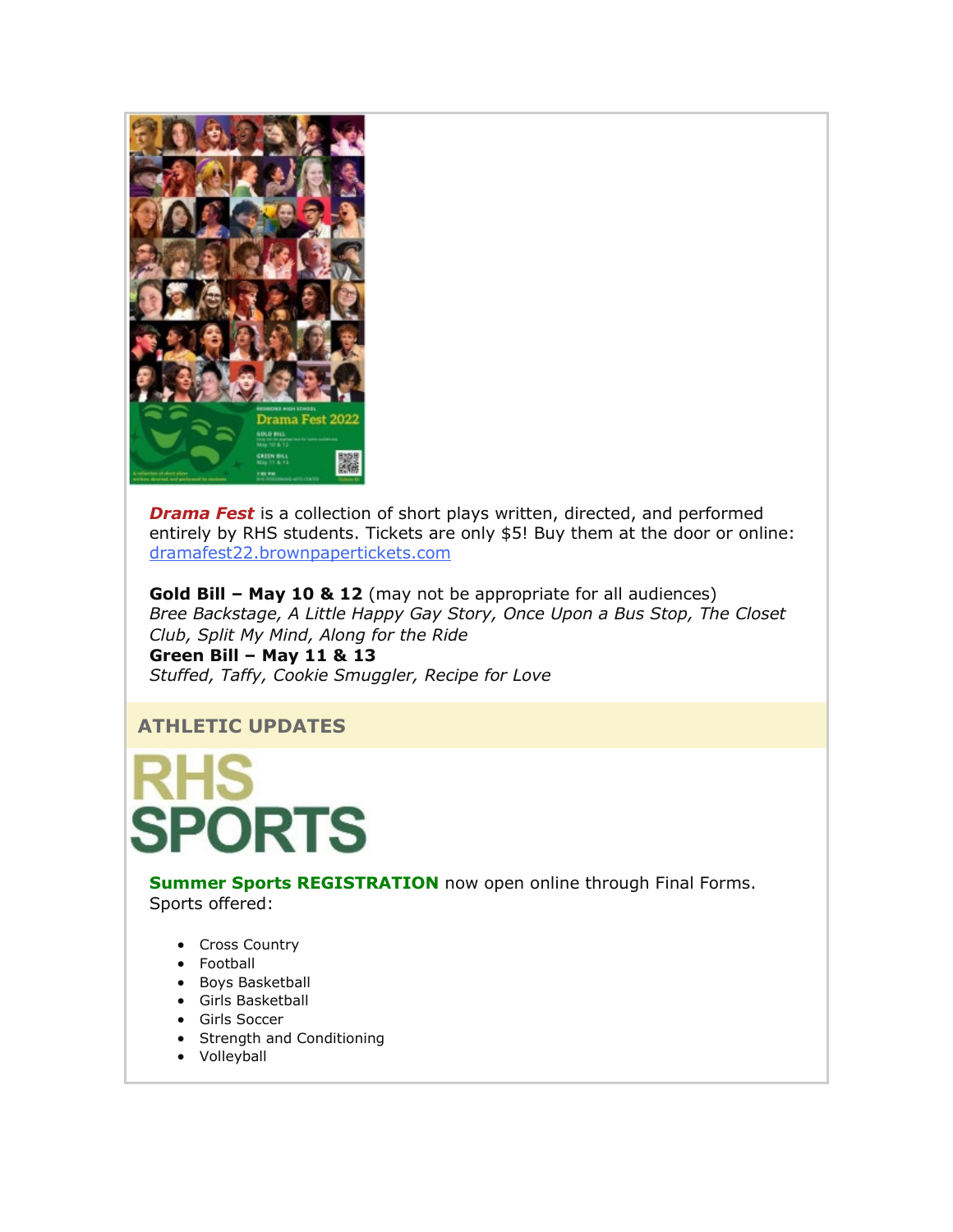• Wrestling

#### **CHEER Tryouts**

May 10-14 4:00 - 5:30 pm in the Main Gym - RHS **First team meeting** May 19 at RHS Questions: [mustangcheerboosters@gmail.com](mailto:mustangcheerboosters@gmail.com)

**GIRLS SOCCER for Summer and Fall 2022 Parent & Player Informational Meeting**

Tuesday, May 31 7:30 pm in the RHS Cafeteria Questions: [smasters@lwsd.org](mailto:smasters@lwsd.org)

#### **RHS FOOTBALL - Spring Ball Starts May 31 Spring Ball will run from May 30 to July 2**

*Registration will be on Final Forms soon* Practices after-school - [RHS Football Calendar](https://nam02.safelinks.protection.outlook.com/?url=http%3A%2F%2Flink.email.dynect.net%2Flink.php%3FDynEngagement%3Dtrue%26H%3DZMyLy4zTjFxrCOdStp0zbd2NiCP4ytwFjHTp6a9KcMSf6%252Bj8iotH90psYYlxFCV3Qt07ZdL9fj7swIKxtM1LSl%252B6KcxVM8b99FpD0YWNIvyWvBJLYwkeGw%253D%253D%26G%3D0%26R%3Dhttps%253A%252F%252FSAAFGYZTANA.hatchbuck.com%252FTrackLinkClick%253FID2%253DBvsMHNug7uQDUgBEmDrSu2EUGyBgq7Ftwq6c-n742WUJp_lILLCQPknhTgm_5qY40%26I%3D20220506220113.000001970068%2540smtp-ad1-49-phx%26X%3DMHwxMjY0OTIyOjI2MDExOTMyNTM7MXwxMjY0OTIzOjIwODYwNDA5NDs%253D%26V%3D3%26S%3DP0W31CYsXk5eS6Hb1wtrERGO9yToFDixG8vQ-E16JOk&data=05%7C01%7Cmwood%40lwsd.org%7C6ac4891fb15c42bc845908da2fabf0fa%7C1fd4673fdf9646218638a1d88c4c85d7%7C0%7C0%7C637874712779156920%7CUnknown%7CTWFpbGZsb3d8eyJWIjoiMC4wLjAwMDAiLCJQIjoiV2luMzIiLCJBTiI6Ik1haWwiLCJXVCI6Mn0%3D%7C3000%7C%7C%7C&sdata=SJao7gJpSV3Xg3zkPEgUUKvLMii3peHlHHayGnASKnY%3D&reserved=0) 1st Practice for Freshmen - June 6 Questions - please email Coach Delay: [Ldelay@LWSD.org](mailto:Ldelay@LWSD.org)

#### **HIGH SCHOOL & BEYOND PLAN**



**Seniors:** Your FINAL HSBP assignment has been posted in Xello and is **DUE May 15!**

**Freshmen, Sophomores, and Juniors:** Your FINAL HSBP assignment for this school year has been posted in Xello and is **DUE May 31** Please login to your [Xello account here](https://nam02.safelinks.protection.outlook.com/?url=http%3A%2F%2Flink.email.dynect.net%2Flink.php%3FDynEngagement%3Dtrue%26H%3DZMyLy4zTjFxrCOdStp0zbd2NiCP4ytwFjHTp6a9KcMSf6%252Bj8iotH90psYYlxFCV3Qt07ZdL9fj7swIKxtM1LSl%252B6KcxVM8b99FpD0YWNIvyWvBJLYwkeGw%253D%253D%26G%3D0%26R%3Dhttps%253A%252F%252FSAAFGYZTANA.hatchbuck.com%252FTrackLinkClick%253FID2%253Dkgb4oxuJXdxUOyz1knVf85dnpgVOffsGbDEt8ZwjeTxt3l75yOPtPlnon021DZ6t0%26I%3D20220506220113.000001970068%2540smtp-ad1-49-phx%26X%3DMHwxMjY0OTIyOjI2MDExOTMyNTM7MXwxMjY0OTIzOjIwODYwNDA5NDs%253D%26V%3D3%26S%3DfyEtUWn_0YN1f8IaDxQ4xIPD5pn5WAFmSecS4Lkzvk8&data=05%7C01%7Cmwood%40lwsd.org%7C6ac4891fb15c42bc845908da2fabf0fa%7C1fd4673fdf9646218638a1d88c4c85d7%7C0%7C0%7C637874712779156920%7CUnknown%7CTWFpbGZsb3d8eyJWIjoiMC4wLjAwMDAiLCJQIjoiV2luMzIiLCJBTiI6Ik1haWwiLCJXVCI6Mn0%3D%7C3000%7C%7C%7C&sdata=zbaYj5J%2BlGKrALy3JfYbNUbCOW1ecvWJhPzpD7MrTws%3D&reserved=0) and find the assignment in your dashboard: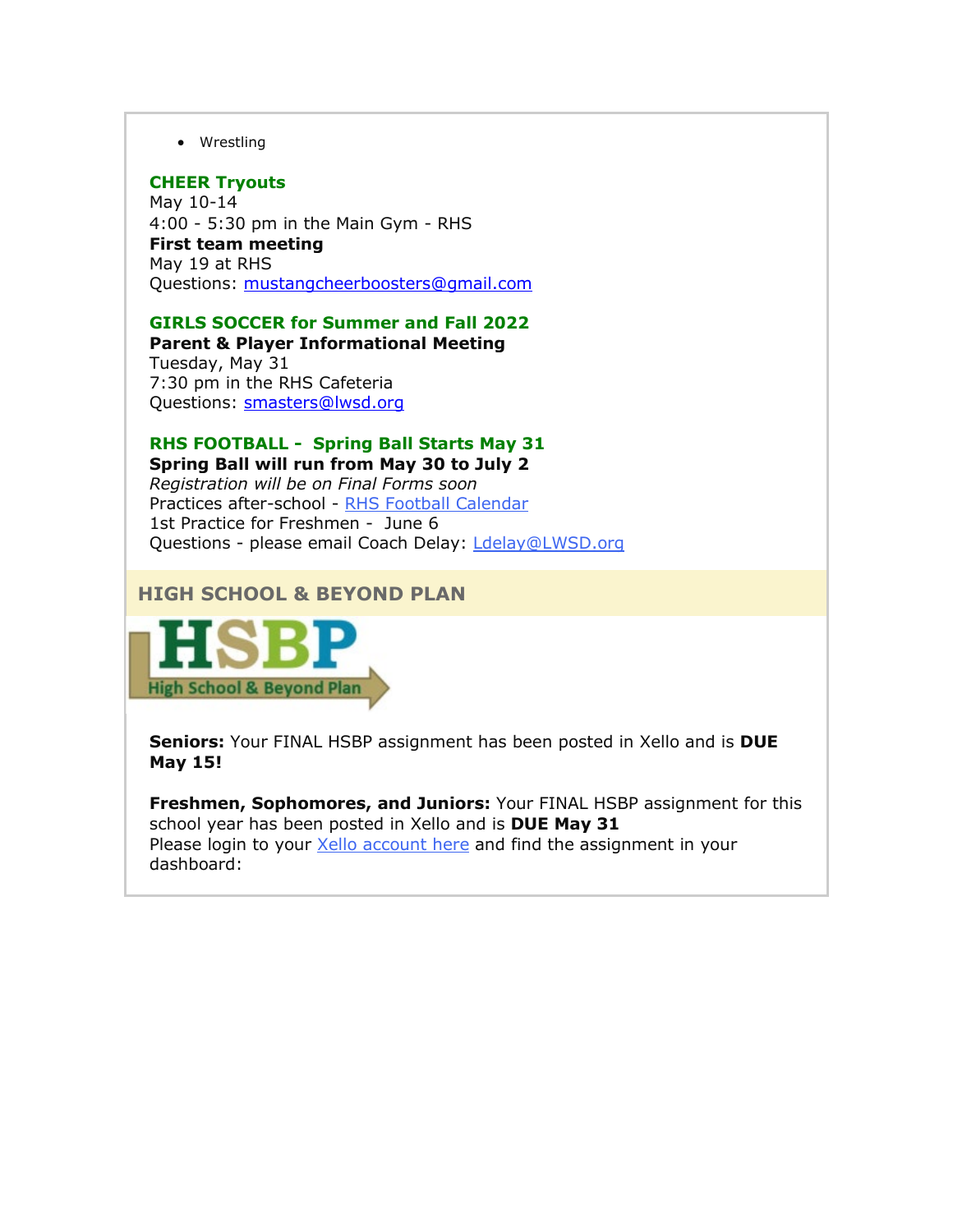| xello                                                                                                                                                                                                                                                                                                                                                                                                                                                                                                                    | About Me                                         | <b>Explore Options</b><br>Goals & Plans                                                                    |                                                                                                                    |                                                                                |
|--------------------------------------------------------------------------------------------------------------------------------------------------------------------------------------------------------------------------------------------------------------------------------------------------------------------------------------------------------------------------------------------------------------------------------------------------------------------------------------------------------------------------|--------------------------------------------------|------------------------------------------------------------------------------------------------------------|--------------------------------------------------------------------------------------------------------------------|--------------------------------------------------------------------------------|
| Core Lessons -<br>0%                                                                                                                                                                                                                                                                                                                                                                                                                                                                                                     | 12                                               | About Me                                                                                                   | Explore<br>Options                                                                                                 |                                                                                |
| 且                                                                                                                                                                                                                                                                                                                                                                                                                                                                                                                        | <b>Career Path Choices</b><br><b>Get Started</b> | Matchmaker <sub>C</sub><br>Pérsonality<br>Style<br>Mission<br>Complete<br>Learning Style &<br>Skills Lab & | Caroles.<br>Colleges &<br>Universities<br>Courses &<br>Accoramic archient<br>Opportunities<br><b>Saved Options</b> |                                                                                |
| Career Backup Plans                                                                                                                                                                                                                                                                                                                                                                                                                                                                                                      | es.                                              | <b>Assignments</b><br>By Mr. Later<br>Due: October 29, 2021                                                |                                                                                                                    |                                                                                |
| <b>AP EXAMS</b>                                                                                                                                                                                                                                                                                                                                                                                                                                                                                                          |                                                  |                                                                                                            |                                                                                                                    |                                                                                |
|                                                                                                                                                                                                                                                                                                                                                                                                                                                                                                                          |                                                  |                                                                                                            |                                                                                                                    |                                                                                |
| <b>AP Exams Continue Next Week</b><br>All students registered for an AP Exam received an email with the subject "AP<br>Exam Confirmation - PLEASE READ" which confirmed their exam enrollment<br>and testing location. Please note, transportation for offsite testing or extended<br>testing is not provided. Please work with your student to arrange<br>email and you believe you should have, or if you have questions about AP<br>Exams, please contact Nikole Lalas at nlalas@lwsd.org.<br>AP Exam Schedule Below: |                                                  |                                                                                                            |                                                                                                                    | transportation if needed, carpooling is recommended. If you did not receive an |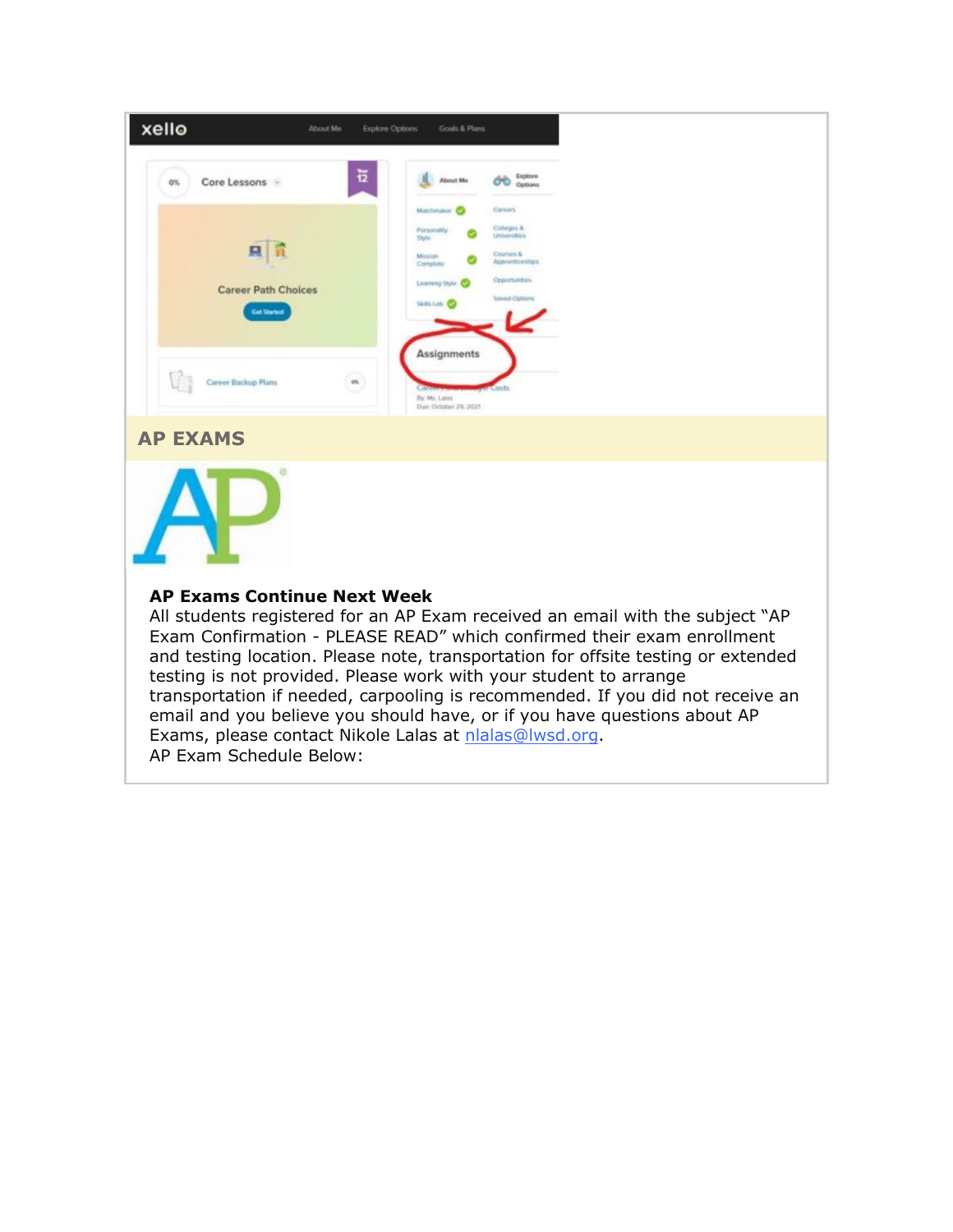| Week <sub>2</sub>          | Morning 8 a.m.<br><b>Local Time</b>                                | Afternoon 12 p.m.<br><b>Local Time</b>                            | Afternoon 2 p.m.<br><b>Local Time</b>   |
|----------------------------|--------------------------------------------------------------------|-------------------------------------------------------------------|-----------------------------------------|
| Monday,<br>May 9, 2022     | Calculus AB<br>Calculus BC                                         | Computer Science<br>Principles<br>Italian Language and<br>Culture |                                         |
| Tuesday,<br>May 10, 2022   | English Language and<br>Composition                                | Physics C: Mechanics                                              | Physics C: Electricity and<br>Magnetism |
| Wednesday,<br>May 11, 2022 | Chinese Language and<br>Culture<br>Spanish Language and<br>Culture | Biology                                                           |                                         |
| Thursday,<br>May 12, 2022  | French Language and<br>Culture<br>World History: Modern            | Physics 1: Algebra-Based                                          |                                         |
| Friday,<br>May 13, 2022    | German Language and<br>Culture<br>Music Theory                     | Latin<br>Physics 2: Algebra Based                                 |                                         |

#### **SENIOR TIMELINE**



**PROM TICKETS** on sale at the bookkeepr's office until May 12. **CAP & GOWN PICKUP - Wednesday, May 18.**

If you still need to order your cap  $\&$  gown, check out [this video](https://nam02.safelinks.protection.outlook.com/?url=http%3A%2F%2Flink.email.dynect.net%2Flink.php%3FDynEngagement%3Dtrue%26H%3DZMyLy4zTjFxrCOdStp0zbd2NiCP4ytwFjHTp6a9KcMSf6%252Bj8iotH90psYYlxFCV3Qt07ZdL9fj7swIKxtM1LSl%252B6KcxVM8b99FpD0YWNIvyWvBJLYwkeGw%253D%253D%26G%3D0%26R%3Dhttps%253A%252F%252FSAAFGYZTANA.hatchbuck.com%252FTrackLinkClick%253FID2%253DY1nhpzO-TXfgqNP4PAj7_kbQyWV0ZYDz0SN5UppVQl3jvPdbuCJvlZ64toY-CY340%26I%3D20220506220113.000001970068%2540smtp-ad1-49-phx%26X%3DMHwxMjY0OTIyOjI2MDExOTMyNTM7MXwxMjY0OTIzOjIwODYwNDA5NDs%253D%26V%3D3%26S%3DMH5zShxnIfOjbtQMh7LG04Hii7tmvEplH6IWrb99AlA&data=05%7C01%7Cmwood%40lwsd.org%7C6ac4891fb15c42bc845908da2fabf0fa%7C1fd4673fdf9646218638a1d88c4c85d7%7C0%7C0%7C637874712779156920%7CUnknown%7CTWFpbGZsb3d8eyJWIjoiMC4wLjAwMDAiLCJQIjoiV2luMzIiLCJBTiI6Ik1haWwiLCJXVCI6Mn0%3D%7C3000%7C%7C%7C&sdata=mWk0tyPa31b4oxfi7Op%2FbQ1ArdzL1liTvygTKQOblYw%3D&reserved=0) for instructions on how to register and order your grad items. Here is the [link](https://nam02.safelinks.protection.outlook.com/?url=http%3A%2F%2Flink.email.dynect.net%2Flink.php%3FDynEngagement%3Dtrue%26H%3DZMyLy4zTjFxrCOdStp0zbd2NiCP4ytwFjHTp6a9KcMSf6%252Bj8iotH90psYYlxFCV3Qt07ZdL9fj7swIKxtM1LSl%252B6KcxVM8b99FpD0YWNIvyWvBJLYwkeGw%253D%253D%26G%3D0%26R%3Dhttps%253A%252F%252FSAAFGYZTANA.hatchbuck.com%252FTrackLinkClick%253FID2%253DfX8xfJrVq3ylybnieZTZKRmrw6dfCx73USDClJtD8cIrf4Xg4VBsLoZTNNyRv4tp0%26I%3D20220506220113.000001970068%2540smtp-ad1-49-phx%26X%3DMHwxMjY0OTIyOjI2MDExOTMyNTM7MXwxMjY0OTIzOjIwODYwNDA5NDs%253D%26V%3D3%26S%3DBJKBa74aWh7_CgUL3oi4NGOafWoocwzIVePgziPtKaE&data=05%7C01%7Cmwood%40lwsd.org%7C6ac4891fb15c42bc845908da2fabf0fa%7C1fd4673fdf9646218638a1d88c4c85d7%7C0%7C0%7C637874712779156920%7CUnknown%7CTWFpbGZsb3d8eyJWIjoiMC4wLjAwMDAiLCJQIjoiV2luMzIiLCJBTiI6Ik1haWwiLCJXVCI6Mn0%3D%7C3000%7C%7C%7C&sdata=5TKJVjhpUrZlIgqezGcF%2FfPcIOU64N2j1jUu0zAMxUs%3D&reserved=0) to place the cap & gown order online. Here is the link to the [graduation packet](https://nam02.safelinks.protection.outlook.com/?url=http%3A%2F%2Flink.email.dynect.net%2Flink.php%3FDynEngagement%3Dtrue%26H%3DZMyLy4zTjFxrCOdStp0zbd2NiCP4ytwFjHTp6a9KcMSf6%252Bj8iotH90psYYlxFCV3Qt07ZdL9fj7swIKxtM1LSl%252B6KcxVM8b99FpD0YWNIvyWvBJLYwkeGw%253D%253D%26G%3D0%26R%3Dhttps%253A%252F%252FSAAFGYZTANA.hatchbuck.com%252FTrackLinkClick%253FID2%253DKvEbjIsrqWexdOMK4UHJul4HLfw9yHpK_cPIT5CCVbbSNChibUtSMCLB4TFGvWeQ0%26I%3D20220506220113.000001970068%2540smtp-ad1-49-phx%26X%3DMHwxMjY0OTIyOjI2MDExOTMyNTM7MXwxMjY0OTIzOjIwODYwNDA5NDs%253D%26V%3D3%26S%3DMSAs5B_T-z_MoCqhwEzorclvsSa5QgHsyLyypeKMJm0&data=05%7C01%7Cmwood%40lwsd.org%7C6ac4891fb15c42bc845908da2fabf0fa%7C1fd4673fdf9646218638a1d88c4c85d7%7C0%7C0%7C637874712779156920%7CUnknown%7CTWFpbGZsb3d8eyJWIjoiMC4wLjAwMDAiLCJQIjoiV2luMzIiLCJBTiI6Ik1haWwiLCJXVCI6Mn0%3D%7C3000%7C%7C%7C&sdata=qzUkwybPCOic1XptTrz8Tewmk3VXgsyl3OHW7RW20y4%3D&reserved=0) students received in homeroom.

**SENIOR GRAD NIGHT -** sponsored by the RHS PTSA **Grad Night Tickets on Sale NOW!**

Learn more about Grad Night and purchase your tickets [here!](https://nam02.safelinks.protection.outlook.com/?url=http%3A%2F%2Flink.email.dynect.net%2Flink.php%3FDynEngagement%3Dtrue%26H%3DZMyLy4zTjFxrCOdStp0zbd2NiCP4ytwFjHTp6a9KcMSf6%252Bj8iotH90psYYlxFCV3Qt07ZdL9fj7swIKxtM1LSl%252B6KcxVM8b99FpD0YWNIvyWvBJLYwkeGw%253D%253D%26G%3D0%26R%3Dhttps%253A%252F%252FSAAFGYZTANA.hatchbuck.com%252FTrackLinkClick%253FID2%253DDGmOVMODmm7CEaLVx_EYIiD4Q3RLu8YvzFSVy7288gKdPKDob8NI0ofTd0MiFtyh0%26I%3D20220506220113.000001970068%2540smtp-ad1-49-phx%26X%3DMHwxMjY0OTIyOjI2MDExOTMyNTM7MXwxMjY0OTIzOjIwODYwNDA5NDs%253D%26V%3D3%26S%3Dhr383-HEsbHOrLyBnBF_zVx7fJGpIVMlqvQHIxXP9jM&data=05%7C01%7Cmwood%40lwsd.org%7C6ac4891fb15c42bc845908da2fabf0fa%7C1fd4673fdf9646218638a1d88c4c85d7%7C0%7C0%7C637874712779156920%7CUnknown%7CTWFpbGZsb3d8eyJWIjoiMC4wLjAwMDAiLCJQIjoiV2luMzIiLCJBTiI6Ik1haWwiLCJXVCI6Mn0%3D%7C3000%7C%7C%7C&sdata=ZCLMS4nDJOfyDxAC6KvUxexQLWcdscX4ck8DP7nIsGU%3D&reserved=0)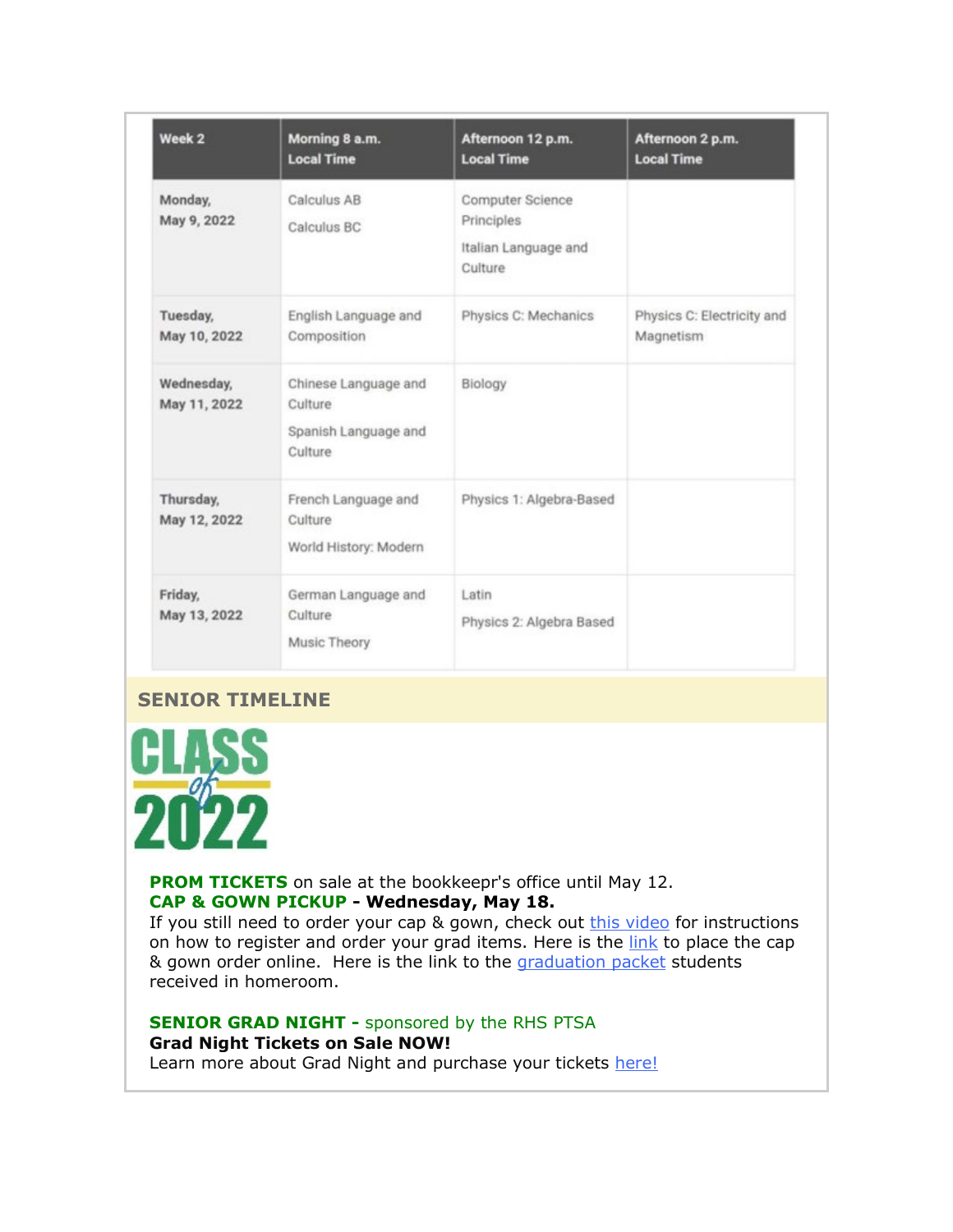*Update:* Ticket prices increased to \$175 on Monday, May 2. The last day to purchase tickets is May 16. Scholarships are available, so reach out to the counselors to request a scholarship. For more information, please contact [gradnight@redmondhsptsa.org.](mailto:gradnight@redmondhsptsa.org)

After graduation, students will board Grad Night buses leaving from RHS. Check-in begins at 9:30 pm. Buses will board and leave at 10 pm. FAQ page: [Everything You Need to Know about GRAD NIGHT](https://nam02.safelinks.protection.outlook.com/?url=http%3A%2F%2Flink.email.dynect.net%2Flink.php%3FDynEngagement%3Dtrue%26H%3DZMyLy4zTjFxrCOdStp0zbd2NiCP4ytwFjHTp6a9KcMSf6%252Bj8iotH90psYYlxFCV3Qt07ZdL9fj7swIKxtM1LSl%252B6KcxVM8b99FpD0YWNIvyWvBJLYwkeGw%253D%253D%26G%3D0%26R%3Dhttps%253A%252F%252FSAAFGYZTANA.hatchbuck.com%252FTrackLinkClick%253FID2%253DcQeDuz6ibVi2Qc-zQDEPRQcPZU4b3qJtrddsNE6t5sfmLfR8XntRKPd8Th2UZk9h0%26I%3D20220506220113.000001970068%2540smtp-ad1-49-phx%26X%3DMHwxMjY0OTIyOjI2MDExOTMyNTM7MXwxMjY0OTIzOjIwODYwNDA5NDs%253D%26V%3D3%26S%3D9m3dkP8TGiiXjOKJJAu3rP6gP52xozSuBvYe77bfef0&data=05%7C01%7Cmwood%40lwsd.org%7C6ac4891fb15c42bc845908da2fabf0fa%7C1fd4673fdf9646218638a1d88c4c85d7%7C0%7C0%7C637874712779156920%7CUnknown%7CTWFpbGZsb3d8eyJWIjoiMC4wLjAwMDAiLCJQIjoiV2luMzIiLCJBTiI6Ik1haWwiLCJXVCI6Mn0%3D%7C3000%7C%7C%7C&sdata=GnaSKrXvM4wsYXAFpndGMepo8KVn5zybJ1VU08bhrfk%3D&reserved=0)

#### **Grad Night Volunteers Needed!**

Please help make our Grad Night celebration amazing by helping out as a volunteer. Lots of spots are available. Check out the sign up here: [Grad Night](https://nam02.safelinks.protection.outlook.com/?url=http%3A%2F%2Flink.email.dynect.net%2Flink.php%3FDynEngagement%3Dtrue%26H%3DZMyLy4zTjFxrCOdStp0zbd2NiCP4ytwFjHTp6a9KcMSf6%252Bj8iotH90psYYlxFCV3Qt07ZdL9fj7swIKxtM1LSl%252B6KcxVM8b99FpD0YWNIvyWvBJLYwkeGw%253D%253D%26G%3D0%26R%3Dhttps%253A%252F%252FSAAFGYZTANA.hatchbuck.com%252FTrackLinkClick%253FID2%253DDGmOVMODmm7CEaLVx_EYIiD4Q3RLu8YvzFSVy7288gKdPKDob8NI0ofTd0MiFtyh0%26I%3D20220506220113.000001970068%2540smtp-ad1-49-phx%26X%3DMHwxMjY0OTIyOjI2MDExOTMyNTM7MXwxMjY0OTIzOjIwODYwNDA5NDs%253D%26V%3D3%26S%3Dhr383-HEsbHOrLyBnBF_zVx7fJGpIVMlqvQHIxXP9jM&data=05%7C01%7Cmwood%40lwsd.org%7C6ac4891fb15c42bc845908da2fabf0fa%7C1fd4673fdf9646218638a1d88c4c85d7%7C0%7C0%7C637874712779156920%7CUnknown%7CTWFpbGZsb3d8eyJWIjoiMC4wLjAwMDAiLCJQIjoiV2luMzIiLCJBTiI6Ik1haWwiLCJXVCI6Mn0%3D%7C3000%7C%7C%7C&sdata=ZCLMS4nDJOfyDxAC6KvUxexQLWcdscX4ck8DP7nIsGU%3D&reserved=0)

*Senior Prom:* Saturday, May 14 at Columbia Tower Club, 8 pm. *Graduation:* Monday, June 13 at UW /Alaska Airlines Arena, 6 pm. *Please note: Events could change given the current Covid climate and UW Leadership decisions.* 

#### **RHS HELP** *HELPS!*



*Seniors:* if you are having trouble affording your **graduation cap and gown** or other graduation expenses, please reach out to your counselor or Mrs. Zambrowsky-Huls. *RHS Help* may be able to assist you in paying for your graduation gown.

#### **YEARBOOKS**

## **Yearbook Sales**

*Coming up!* Watch for the last and final yearbook sales window to open on **May 18 and run until June 1**. *Please note -* the window may close before June 1 if our supply runs out due to very limited quantities.

Yearbooks may only be purchased at the bookkeeper's office with cash, check, or credit card. Yearbooks are \$65.

#### **LIBRARY NEWS**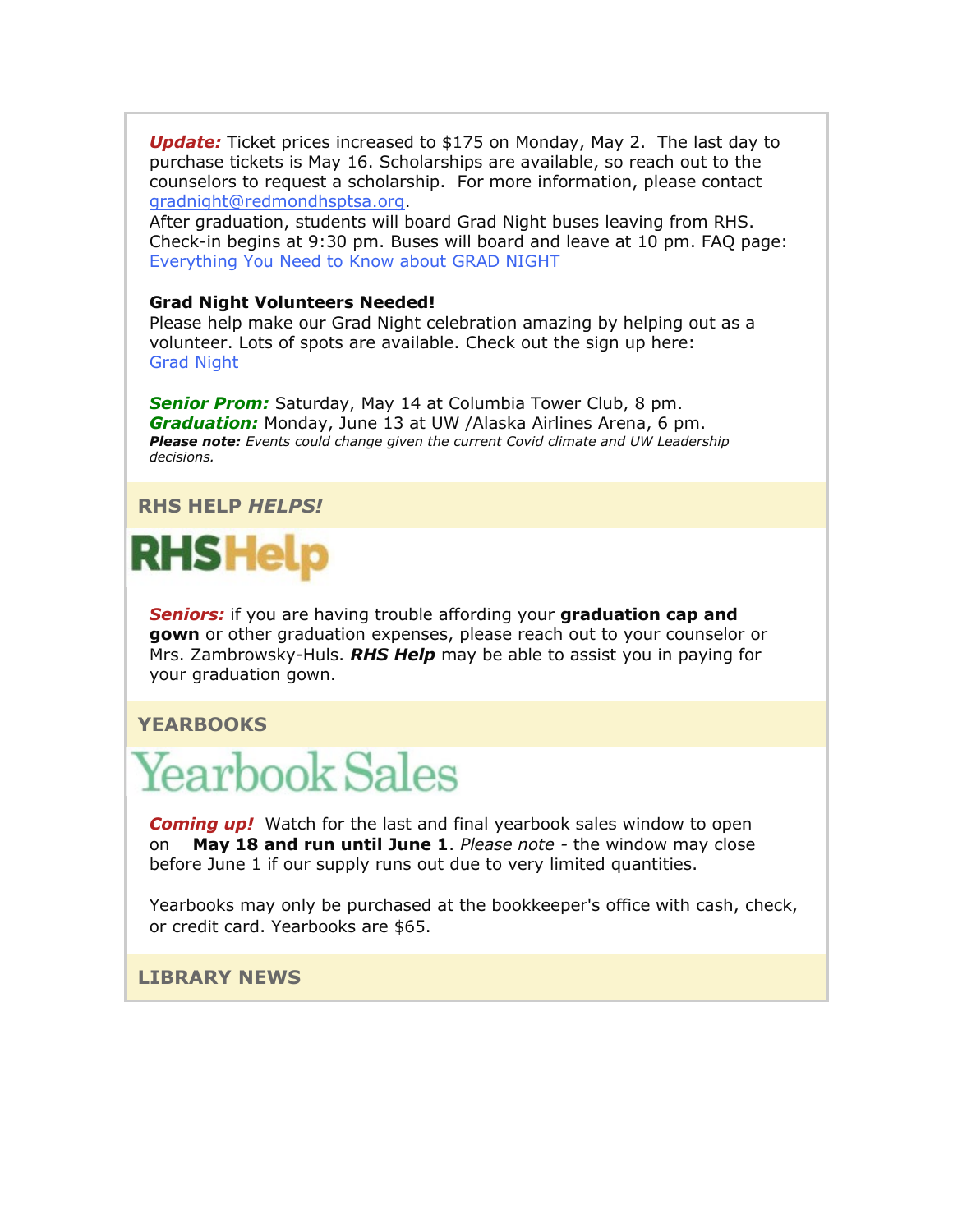

**RHS Graduates, the library needs yearbooks!** We keep an archive of all RHS yearbooks, and we are missing a few years. We will accept donations of any yearbook but are particularly looking for recent years: 2016-2017, 2017- 2018, 2018-2019, 2019-2020, 2020-2021. You can drop off any donations for the library at the front office.

#### **ASL TUTORING**



#### *New:* **ASL Tutoring** ASL Honor Society students are offering ASL tutoring every Monday from 2:25-3:00 in room E105. Feel free to drop in for ASL help.

#### **SPANISH HONOR SOCIETY**



#### *Update:* **Apply to become a member of the Spanish Honor Society!**

If you are currently enrolled in Spanish 2, 3, 4, AP, or Heritage you can now apply to become a member of the Spanish Honor Society. We most definitely also welcome Native or Heritage Speakers that are not currently enrolled in Spanish class!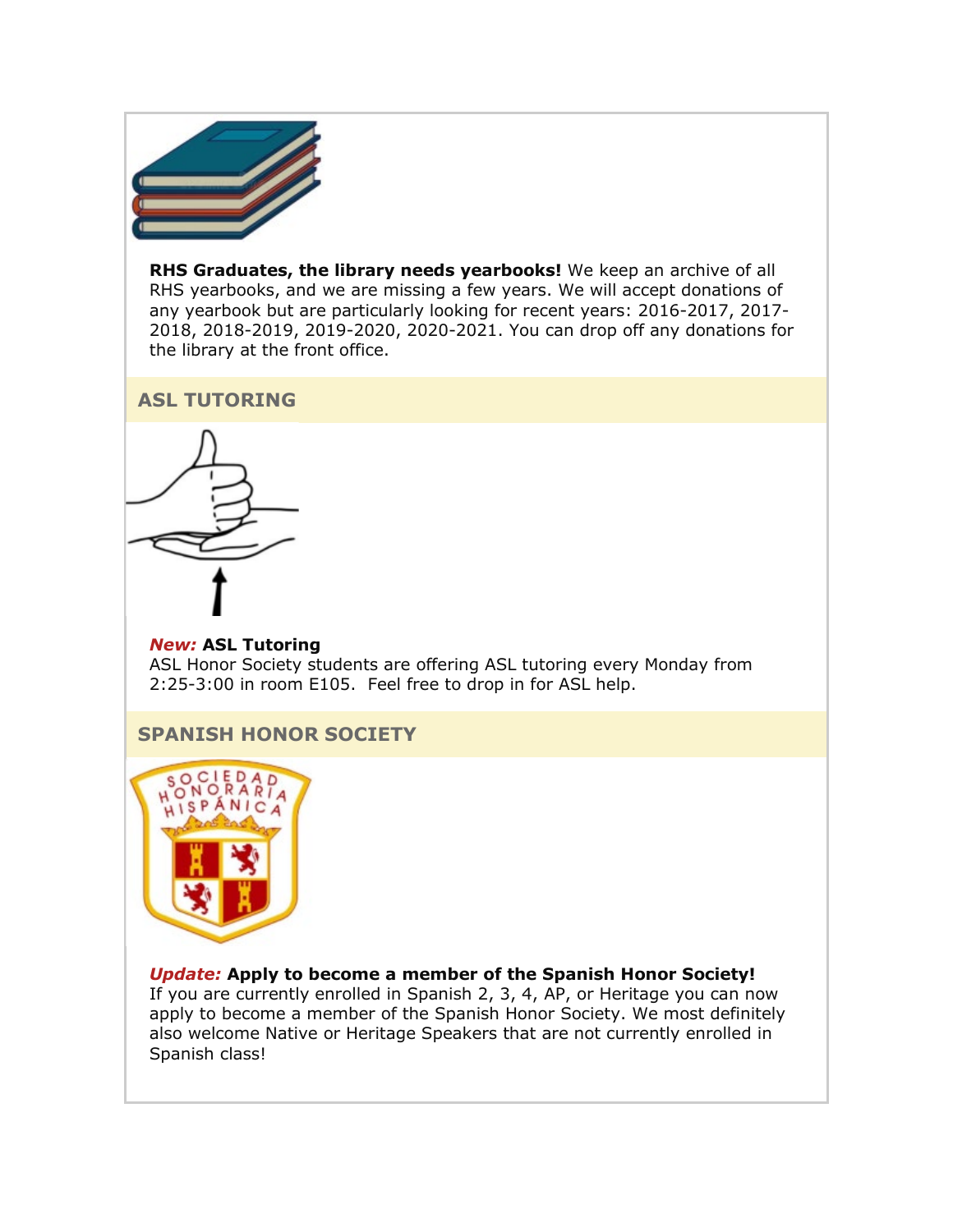Complete and return your application by **May 9, 2022** to Señora Hoffmann in person (C107) or by email: [sahoffmann@lwsd.org.](mailto:sahoffmann@lwsd.org) Click [here](https://nam02.safelinks.protection.outlook.com/?url=http%3A%2F%2Flink.email.dynect.net%2Flink.php%3FDynEngagement%3Dtrue%26H%3DZMyLy4zTjFxrCOdStp0zbd2NiCP4ytwFjHTp6a9KcMSf6%252Bj8iotH90psYYlxFCV3Qt07ZdL9fj7swIKxtM1LSl%252B6KcxVM8b99FpD0YWNIvyWvBJLYwkeGw%253D%253D%26G%3D0%26R%3Dhttps%253A%252F%252FSAAFGYZTANA.hatchbuck.com%252FTrackLinkClick%253FID2%253DQiyzxUDnAJULv0t6uFlofG38l-8v8aFZE9NBPNFDYPwDRQWFh8c292OMgkkx_haA0%26I%3D20220506220113.000001970068%2540smtp-ad1-49-phx%26X%3DMHwxMjY0OTIyOjI2MDExOTMyNTM7MXwxMjY0OTIzOjIwODYwNDA5NDs%253D%26V%3D3%26S%3DFvTs4syh1ZiJimHtNMgqKFYmLW0gSgWiATkOIHnpP50&data=05%7C01%7Cmwood%40lwsd.org%7C6ac4891fb15c42bc845908da2fabf0fa%7C1fd4673fdf9646218638a1d88c4c85d7%7C0%7C0%7C637874712779156920%7CUnknown%7CTWFpbGZsb3d8eyJWIjoiMC4wLjAwMDAiLCJQIjoiV2luMzIiLCJBTiI6Ik1haWwiLCJXVCI6Mn0%3D%7C3000%7C%7C%7C&sdata=Dx2wZjLY26Oas635Tc0vdOkmBfXDLajGYAIQ2kDtTdQ%3D&reserved=0) for the application.

#### **PARKS SURVEY**



*New:* The City of Redmond is updating the Park, Arts, Recreation, Culture, and Conservation (PARCC) Plan. This plan guides managing and enhancing our parks, playgrounds, community centers, forests, and trails. It also informs future programs, activities, and events. Your feedback will help make sure parks and recreational programs meet the needs of our growing and diverse community.

Please participate in the City of Redmond Parks survey: [Redmond Parks Survey](https://nam02.safelinks.protection.outlook.com/?url=http%3A%2F%2Flink.email.dynect.net%2Flink.php%3FDynEngagement%3Dtrue%26H%3DZMyLy4zTjFxrCOdStp0zbd2NiCP4ytwFjHTp6a9KcMSf6%252Bj8iotH90psYYlxFCV3Qt07ZdL9fj7swIKxtM1LSl%252B6KcxVM8b99FpD0YWNIvyWvBJLYwkeGw%253D%253D%26G%3D0%26R%3Dhttps%253A%252F%252FSAAFGYZTANA.hatchbuck.com%252FTrackLinkClick%253FID2%253D5pc1hcG4L38HlClSun2v8WsOsDcv1AFlvm1m3gEXsuw9V8Hn8jORFkY8hYlLgLHL0%26I%3D20220506220113.000001970068%2540smtp-ad1-49-phx%26X%3DMHwxMjY0OTIyOjI2MDExOTMyNTM7MXwxMjY0OTIzOjIwODYwNDA5NDs%253D%26V%3D3%26S%3DYK2OB-hlhLh-WLzCkDJlkql0sUKhbcmV-ABkd-Sz3gQ&data=05%7C01%7Cmwood%40lwsd.org%7C6ac4891fb15c42bc845908da2fabf0fa%7C1fd4673fdf9646218638a1d88c4c85d7%7C0%7C0%7C637874712779156920%7CUnknown%7CTWFpbGZsb3d8eyJWIjoiMC4wLjAwMDAiLCJQIjoiV2luMzIiLCJBTiI6Ik1haWwiLCJXVCI6Mn0%3D%7C3000%7C%7C%7C&sdata=7bs1t874TGe682sxNuYGHxQVFFkVa8cwgtQsWd9y3tw%3D&reserved=0)

#### **ON-SITE TESTING**



Lake Washington School District (LWSD) is committed to providing a safe environment to our students and staff. Part of that commitment is to adapt to the constant changes related to the COVID-19 pandemic. Last month, LWSD received guidance from the Department of Health to help lead us through this next phase of the pandemic. Part of that guidance included language regarding testing and how the school district can maintain this important resource for the students and staff of LWSD.

The process LWSD is following related to COVID-19 on-site testing has changed with this newest guidance. Families can still expect to see a COVID-19 exposure notification when we are notified of a positive case on campus. The notification will provide instructions for how to sign up for testing. If a family wants their student to be tested, then they need to have the opt-in form signed. It is only after [the opt-in form](https://nam02.safelinks.protection.outlook.com/?url=http%3A%2F%2Flink.email.dynect.net%2Flink.php%3FDynEngagement%3Dtrue%26H%3DZMyLy4zTjFxrCOdStp0zbd2NiCP4ytwFjHTp6a9KcMSf6%252Bj8iotH90psYYlxFCV3Qt07ZdL9fj7swIKxtM1LSl%252B6KcxVM8b99FpD0YWNIvyWvBJLYwkeGw%253D%253D%26G%3D0%26R%3Dhttps%253A%252F%252FSAAFGYZTANA.hatchbuck.com%252FTrackLinkClick%253FID2%253D5sMrPCJFeN3YoRwAA1QQHRTYIMygy4vGeSOxKTedDIxdSHwsX9oRFCe_gGtMcfhN0%26I%3D20220506220113.000001970068%2540smtp-ad1-49-phx%26X%3DMHwxMjY0OTIyOjI2MDExOTMyNTM7MXwxMjY0OTIzOjIwODYwNDA5NDs%253D%26V%3D3%26S%3Dbfg9zC9iInrnCFd9qIbFRMomaw9jH_F0XTWSqGT16Co&data=05%7C01%7Cmwood%40lwsd.org%7C6ac4891fb15c42bc845908da2fabf0fa%7C1fd4673fdf9646218638a1d88c4c85d7%7C0%7C0%7C637874712779156920%7CUnknown%7CTWFpbGZsb3d8eyJWIjoiMC4wLjAwMDAiLCJQIjoiV2luMzIiLCJBTiI6Ik1haWwiLCJXVCI6Mn0%3D%7C3000%7C%7C%7C&sdata=HApcsBiMnQSK4WY9OBtuMF1hggQDyiXeUoOuluyCssk%3D&reserved=0) is signed, that families sign up [their student to be tested](https://nam02.safelinks.protection.outlook.com/?url=http%3A%2F%2Flink.email.dynect.net%2Flink.php%3FDynEngagement%3Dtrue%26H%3DZMyLy4zTjFxrCOdStp0zbd2NiCP4ytwFjHTp6a9KcMSf6%252Bj8iotH90psYYlxFCV3Qt07ZdL9fj7swIKxtM1LSl%252B6KcxVM8b99FpD0YWNIvyWvBJLYwkeGw%253D%253D%26G%3D0%26R%3Dhttps%253A%252F%252FSAAFGYZTANA.hatchbuck.com%252FTrackLinkClick%253FID2%253D5sMrPCJFeN3YoRwAA1QQHRTYIMygy4vGeSOxKTedDIxdSHwsX9oRFCe_gGtMcfhN0%26I%3D20220506220113.000001970068%2540smtp-ad1-49-phx%26X%3DMHwxMjY0OTIyOjI2MDExOTMyNTM7MXwxMjY0OTIzOjIwODYwNDA5NDs%253D%26V%3D3%26S%3Dbfg9zC9iInrnCFd9qIbFRMomaw9jH_F0XTWSqGT16Co&data=05%7C01%7Cmwood%40lwsd.org%7C6ac4891fb15c42bc845908da2fabf0fa%7C1fd4673fdf9646218638a1d88c4c85d7%7C0%7C0%7C637874712779156920%7CUnknown%7CTWFpbGZsb3d8eyJWIjoiMC4wLjAwMDAiLCJQIjoiV2luMzIiLCJBTiI6Ik1haWwiLCJXVCI6Mn0%3D%7C3000%7C%7C%7C&sdata=HApcsBiMnQSK4WY9OBtuMF1hggQDyiXeUoOuluyCssk%3D&reserved=0) and entered into the testing schedule. The opt-in form only needs to be completed once per school year.

If you wish to learn more about LWSD on-site testing, please click [here.](https://nam02.safelinks.protection.outlook.com/?url=http%3A%2F%2Flink.email.dynect.net%2Flink.php%3FDynEngagement%3Dtrue%26H%3DZMyLy4zTjFxrCOdStp0zbd2NiCP4ytwFjHTp6a9KcMSf6%252Bj8iotH90psYYlxFCV3Qt07ZdL9fj7swIKxtM1LSl%252B6KcxVM8b99FpD0YWNIvyWvBJLYwkeGw%253D%253D%26G%3D0%26R%3Dhttps%253A%252F%252FSAAFGYZTANA.hatchbuck.com%252FTrackLinkClick%253FID2%253D5sMrPCJFeN3YoRwAA1QQHRTYIMygy4vGeSOxKTedDIxdSHwsX9oRFCe_gGtMcfhN0%26I%3D20220506220113.000001970068%2540smtp-ad1-49-phx%26X%3DMHwxMjY0OTIyOjI2MDExOTMyNTM7MXwxMjY0OTIzOjIwODYwNDA5NDs%253D%26V%3D3%26S%3Dbfg9zC9iInrnCFd9qIbFRMomaw9jH_F0XTWSqGT16Co&data=05%7C01%7Cmwood%40lwsd.org%7C6ac4891fb15c42bc845908da2fabf0fa%7C1fd4673fdf9646218638a1d88c4c85d7%7C0%7C0%7C637874712779156920%7CUnknown%7CTWFpbGZsb3d8eyJWIjoiMC4wLjAwMDAiLCJQIjoiV2luMzIiLCJBTiI6Ik1haWwiLCJXVCI6Mn0%3D%7C3000%7C%7C%7C&sdata=HApcsBiMnQSK4WY9OBtuMF1hggQDyiXeUoOuluyCssk%3D&reserved=0)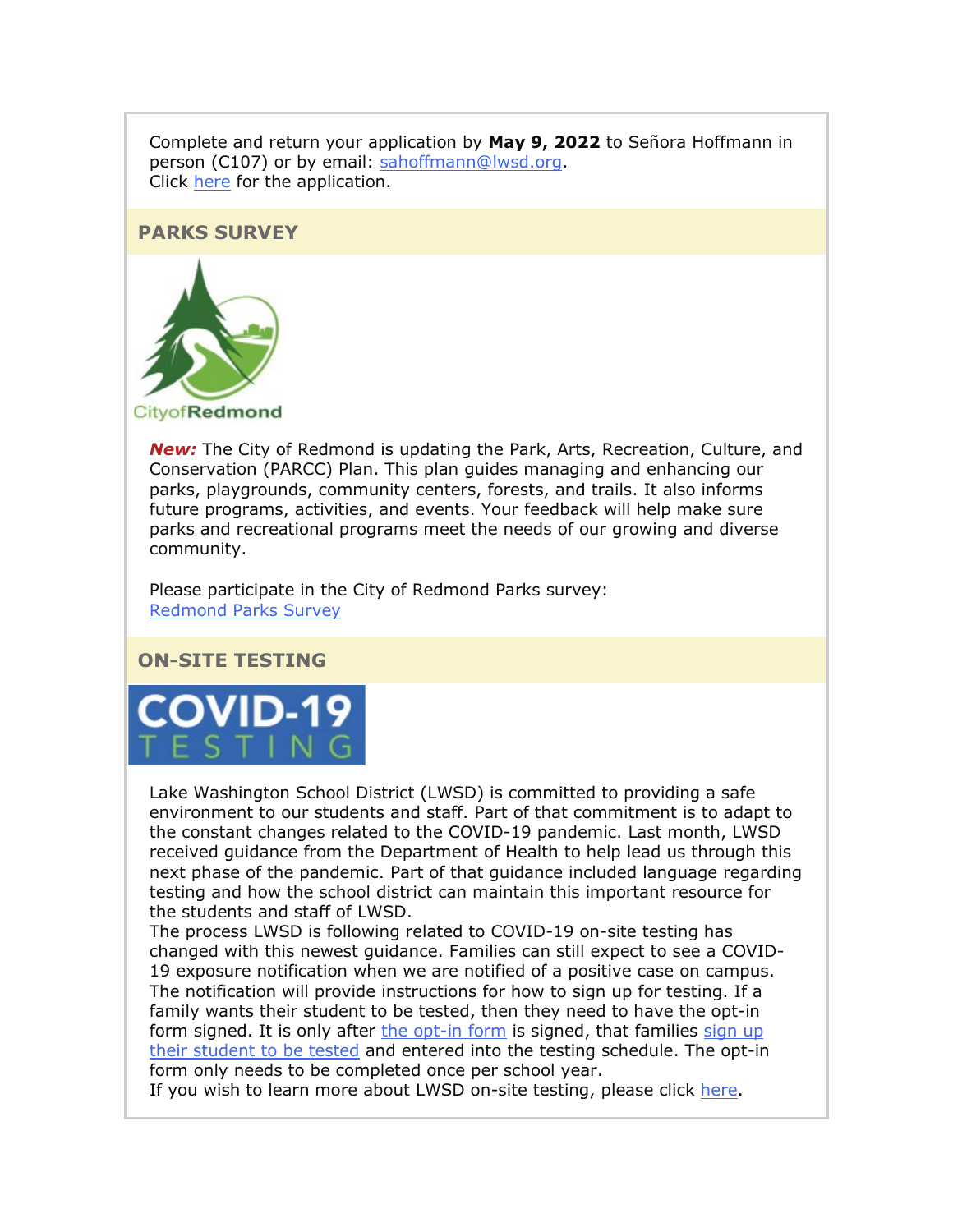#### **MATH TUTORING**

## **Tutoring<br>Tuesdays**

#### **Tuesday Math Tutoring has started up again!**

Drop in and get some help with your Algebra 1, Algebra 2, or Geometry homework during the second semester every Tuesday in room C210. Tutors, please sign up on the sheet in C210.

**CREATIVE WRITING CLUB**

#### THE CREATIVE WRITING CLUB presents

The Mustang Review Vol. 4, Redmond's Literary Magazine! Whether it's a poem or a memoir, we can have it showcased inside! Everyone is limited to **one entry**. Click [here](https://nam02.safelinks.protection.outlook.com/?url=http%3A%2F%2Flink.email.dynect.net%2Flink.php%3FDynEngagement%3Dtrue%26H%3DZMyLy4zTjFxrCOdStp0zbd2NiCP4ytwFjHTp6a9KcMSf6%252Bj8iotH90psYYlxFCV3Qt07ZdL9fj7swIKxtM1LSl%252B6KcxVM8b99FpD0YWNIvyWvBJLYwkeGw%253D%253D%26G%3D0%26R%3Dhttps%253A%252F%252FSAAFGYZTANA.hatchbuck.com%252FTrackLinkClick%253FID2%253DvZK2W2LOgeObo2xMJS6s0I2KySv45HV4AHPgCyCKn4nAqsoYfxGNmsXuRHyRGZvc0%26I%3D20220506220113.000001970068%2540smtp-ad1-49-phx%26X%3DMHwxMjY0OTIyOjI2MDExOTMyNTM7MXwxMjY0OTIzOjIwODYwNDA5NDs%253D%26V%3D3%26S%3DVZOQoSeyS-4x4ueV4yA06GNtGUwx2Mj2ONRpv7IeGT8&data=05%7C01%7Cmwood%40lwsd.org%7C6ac4891fb15c42bc845908da2fabf0fa%7C1fd4673fdf9646218638a1d88c4c85d7%7C0%7C0%7C637874712779156920%7CUnknown%7CTWFpbGZsb3d8eyJWIjoiMC4wLjAwMDAiLCJQIjoiV2luMzIiLCJBTiI6Ik1haWwiLCJXVCI6Mn0%3D%7C3000%7C%7C%7C&sdata=nYUHsBvHJKBHV8Ipga6hCW%2FdWI77EOmaWz5nfabIPCM%3D&reserved=0) to enter, and feel free to contact [s](mailto:s-sbalasubramaniyan@lwsd.org)[sbalasubramaniyan@lwsd.org](mailto:s-sbalasubramaniyan@lwsd.org) for any further questions!

**NOTE: This opportunity is different from the Creative Writing Contest.** Participants of the contest are permitted to submit the same or new pieces to the literary magazine.

Submit [here](https://nam02.safelinks.protection.outlook.com/?url=http%3A%2F%2Flink.email.dynect.net%2Flink.php%3FDynEngagement%3Dtrue%26H%3DZMyLy4zTjFxrCOdStp0zbd2NiCP4ytwFjHTp6a9KcMSf6%252Bj8iotH90psYYlxFCV3Qt07ZdL9fj7swIKxtM1LSl%252B6KcxVM8b99FpD0YWNIvyWvBJLYwkeGw%253D%253D%26G%3D0%26R%3Dhttps%253A%252F%252FSAAFGYZTANA.hatchbuck.com%252FTrackLinkClick%253FID2%253DvZK2W2LOgeObo2xMJS6s0I2KySv45HV4AHPgCyCKn4nAqsoYfxGNmsXuRHyRGZvc0%26I%3D20220506220113.000001970068%2540smtp-ad1-49-phx%26X%3DMHwxMjY0OTIyOjI2MDExOTMyNTM7MXwxMjY0OTIzOjIwODYwNDA5NDs%253D%26V%3D3%26S%3DVZOQoSeyS-4x4ueV4yA06GNtGUwx2Mj2ONRpv7IeGT8&data=05%7C01%7Cmwood%40lwsd.org%7C6ac4891fb15c42bc845908da2fabf0fa%7C1fd4673fdf9646218638a1d88c4c85d7%7C0%7C0%7C637874712779156920%7CUnknown%7CTWFpbGZsb3d8eyJWIjoiMC4wLjAwMDAiLCJQIjoiV2luMzIiLCJBTiI6Ik1haWwiLCJXVCI6Mn0%3D%7C3000%7C%7C%7C&sdata=nYUHsBvHJKBHV8Ipga6hCW%2FdWI77EOmaWz5nfabIPCM%3D&reserved=0) Limit: **5 pages per entry** Deadline: **May 15th, 2022** Contact: [s-sbalasubramaniyan@lwsd.org](mailto:s-sbalasubramaniyan@lwsd.org)

#### **ATTENDANCE LINE**



#### **How to excuse your student when they are absent:**

Please email the attendance secretary at [rhsattend@lwsd.org](mailto:rhsattend@lwsd.org) or leave a message on the Attendance line 425 936-1810 whenever your student is absent or late.

#### **How to excuse your student for an early departure:**

Please email or call as soon as possible to excuse your student early for an appointment, or if they are leaving early due to an illness. The Attendance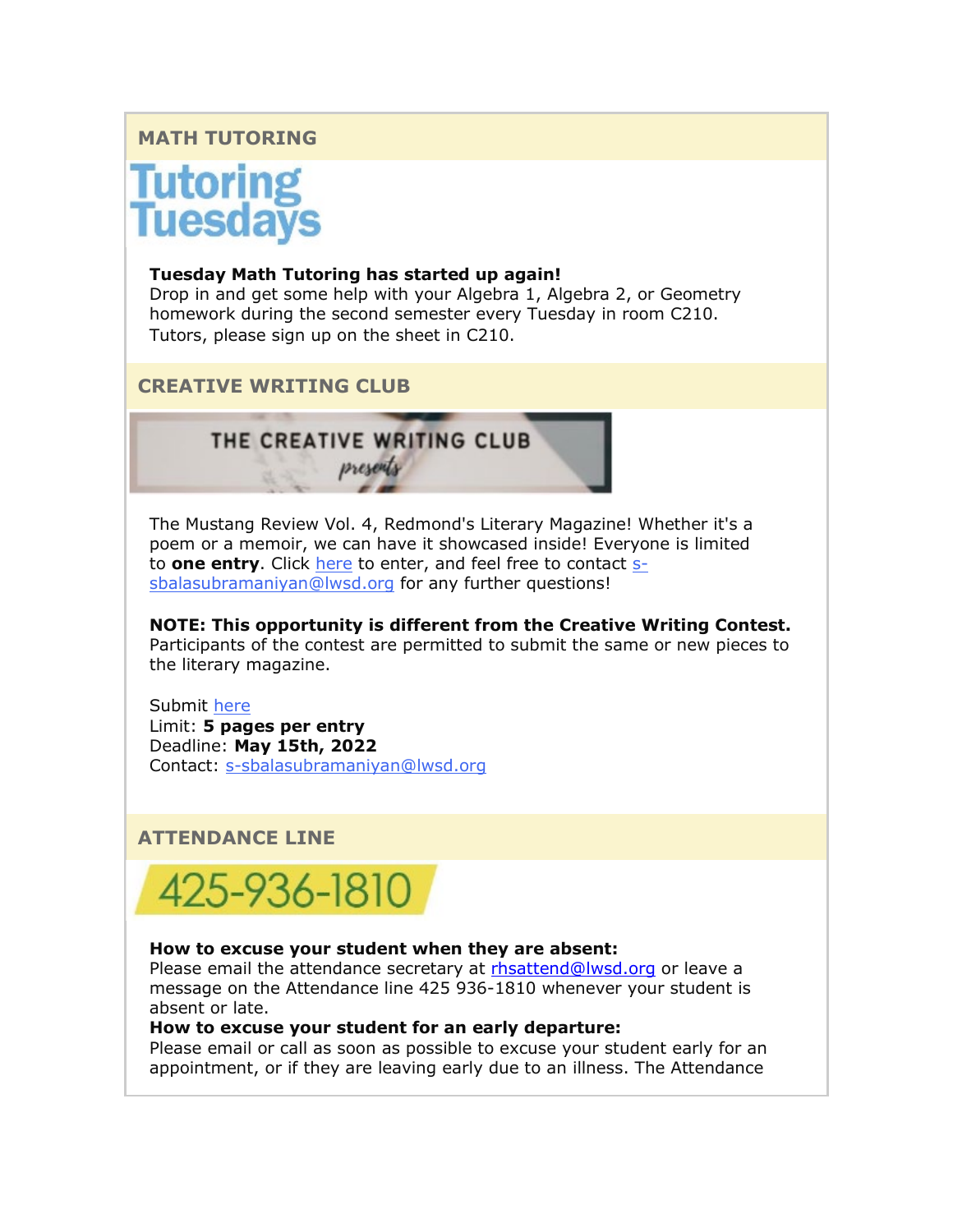Secretary (Ms. Anderson) will send your student a dismissal slip so they may sign out in the Attendance Office and meet the parent outside.

**Important:** if you were marked absent or late by a teacher and would like to discuss this, please talk to the teacher that marked you absent or late---not the attendance office.

- For more information about absences, late arrivals and early departures, click [here.](https://nam02.safelinks.protection.outlook.com/?url=http%3A%2F%2Flink.email.dynect.net%2Flink.php%3FDynEngagement%3Dtrue%26H%3DZMyLy4zTjFxrCOdStp0zbd2NiCP4ytwFjHTp6a9KcMSf6%252Bj8iotH90psYYlxFCV3Qt07ZdL9fj7swIKxtM1LSl%252B6KcxVM8b99FpD0YWNIvyWvBJLYwkeGw%253D%253D%26G%3D0%26R%3Dhttps%253A%252F%252FSAAFGYZTANA.hatchbuck.com%252FTrackLinkClick%253FID2%253DObMvxPxNSMfWNNjMcSs9ybF1l0IoNWvehL2jBkctj8lalH3PE_glKkG8nT7DHmpW0%26I%3D20220506220113.000001970068%2540smtp-ad1-49-phx%26X%3DMHwxMjY0OTIyOjI2MDExOTMyNTM7MXwxMjY0OTIzOjIwODYwNDA5NDs%253D%26V%3D3%26S%3D6GtMo-A3QWjg_PNiio-N28axJ080nNf9V46cjGPLM9w&data=05%7C01%7Cmwood%40lwsd.org%7C6ac4891fb15c42bc845908da2fabf0fa%7C1fd4673fdf9646218638a1d88c4c85d7%7C0%7C0%7C637874712779156920%7CUnknown%7CTWFpbGZsb3d8eyJWIjoiMC4wLjAwMDAiLCJQIjoiV2luMzIiLCJBTiI6Ik1haWwiLCJXVCI6Mn0%3D%7C3000%7C%7C%7C&sdata=U4tIPVpfdegmjN1s0uR6KYbD3vXVPIeDVv%2Bpjc3K8QI%3D&reserved=0)
- Para obtener más información sobre ausencias, llegadas tardías y salidas anticipadas, haga clic [aquí.](https://nam02.safelinks.protection.outlook.com/?url=http%3A%2F%2Flink.email.dynect.net%2Flink.php%3FDynEngagement%3Dtrue%26H%3DZMyLy4zTjFxrCOdStp0zbd2NiCP4ytwFjHTp6a9KcMSf6%252Bj8iotH90psYYlxFCV3Qt07ZdL9fj7swIKxtM1LSl%252B6KcxVM8b99FpD0YWNIvyWvBJLYwkeGw%253D%253D%26G%3D0%26R%3Dhttps%253A%252F%252FSAAFGYZTANA.hatchbuck.com%252FTrackLinkClick%253FID2%253DaUWi3B7gFs4APH_tA4p2qZWPtSx3dnVZI6Yu1tDwAgMj50eXD-tr1C7ZytOVfy1A0%26I%3D20220506220113.000001970068%2540smtp-ad1-49-phx%26X%3DMHwxMjY0OTIyOjI2MDExOTMyNTM7MXwxMjY0OTIzOjIwODYwNDA5NDs%253D%26V%3D3%26S%3D3LKUgyPsNoDN74J1iGe3tst3QfcZSiGsUMGyOLIEn8A&data=05%7C01%7Cmwood%40lwsd.org%7C6ac4891fb15c42bc845908da2fabf0fa%7C1fd4673fdf9646218638a1d88c4c85d7%7C0%7C0%7C637874712779313150%7CUnknown%7CTWFpbGZsb3d8eyJWIjoiMC4wLjAwMDAiLCJQIjoiV2luMzIiLCJBTiI6Ik1haWwiLCJXVCI6Mn0%3D%7C3000%7C%7C%7C&sdata=r1hA4P%2Bh3FZIWxOjdoafMHzSCtD7MUYlUz%2Bp9XC1638%3D&reserved=0)

#### **COUNSELING APPOINTMENTS**



**Counselors are excited to meet with you!** Counselors are available for individual student/parent appointments. The appointment calendar on the [Counseling website](https://nam02.safelinks.protection.outlook.com/?url=http%3A%2F%2Flink.email.dynect.net%2Flink.php%3FDynEngagement%3Dtrue%26H%3DZMyLy4zTjFxrCOdStp0zbd2NiCP4ytwFjHTp6a9KcMSf6%252Bj8iotH90psYYlxFCV3Qt07ZdL9fj7swIKxtM1LSl%252B6KcxVM8b99FpD0YWNIvyWvBJLYwkeGw%253D%253D%26G%3D0%26R%3Dhttps%253A%252F%252FSAAFGYZTANA.hatchbuck.com%252FTrackLinkClick%253FID2%253DH0f12kKMwTJZEFlbqT10rIIpweNSX3vOV0lbljfbhik656CO_oso_0yW7JkLxB_r0%26I%3D20220506220113.000001970068%2540smtp-ad1-49-phx%26X%3DMHwxMjY0OTIyOjI2MDExOTMyNTM7MXwxMjY0OTIzOjIwODYwNDA5NDs%253D%26V%3D3%26S%3D9r-CxcxPZrURoY1fyR1h57HwovT5Zg3COwuhYkMwVSI&data=05%7C01%7Cmwood%40lwsd.org%7C6ac4891fb15c42bc845908da2fabf0fa%7C1fd4673fdf9646218638a1d88c4c85d7%7C0%7C0%7C637874712779313150%7CUnknown%7CTWFpbGZsb3d8eyJWIjoiMC4wLjAwMDAiLCJQIjoiV2luMzIiLCJBTiI6Ik1haWwiLCJXVCI6Mn0%3D%7C3000%7C%7C%7C&sdata=OxwuDjs%2FubEeQnWouvN6MEnskznsXZ9cQ0hIfX7UzjQ%3D&reserved=0) is now open for students/parents to schedule a meeting. **Counselor Caseloads: A-CA:** Katie Keller [kkeller@lwsd.org](mailto:kkeller@lwsd.org) **A-CA (12th & RS):** Nikole Lalas [nlalas@lwsd.org](mailto:nlalas@lwsd.org) **CE-GARC:** Lindsey Hanson [lihanson@lwsd.org](mailto:lihanson@lwsd.org) **GARD-KAS:** Sarah Gray [sgray@lwsd.org](mailto:sgray@lwsd.org) **KAT-LEA & VIM-Z:** Micaela Crapo [mcrapo@lwsd.org](mailto:mcrapo@lwsd.org) **LEB-MAZ:** Katie Bunyard [kbunyard@lwsd.org](mailto:Kbunyard@lwsd.org) **MC-RAJ:** Ellen Zambrowsky-Huls [ezambrowsky-huls@lwsd.org](mailto:Ezambrowsky-huls@lwsd.org) **RAK-SUG:** Derik Detweiler [ddetweiler@lwsd.org](mailto:ddetweiler@lwsd.org) **SUH-VIL:** Justine Oshiro [joshiro@lwsd.org](mailto:joshiro@lwsd.org)

**SBA REPORTS AVAILABLE**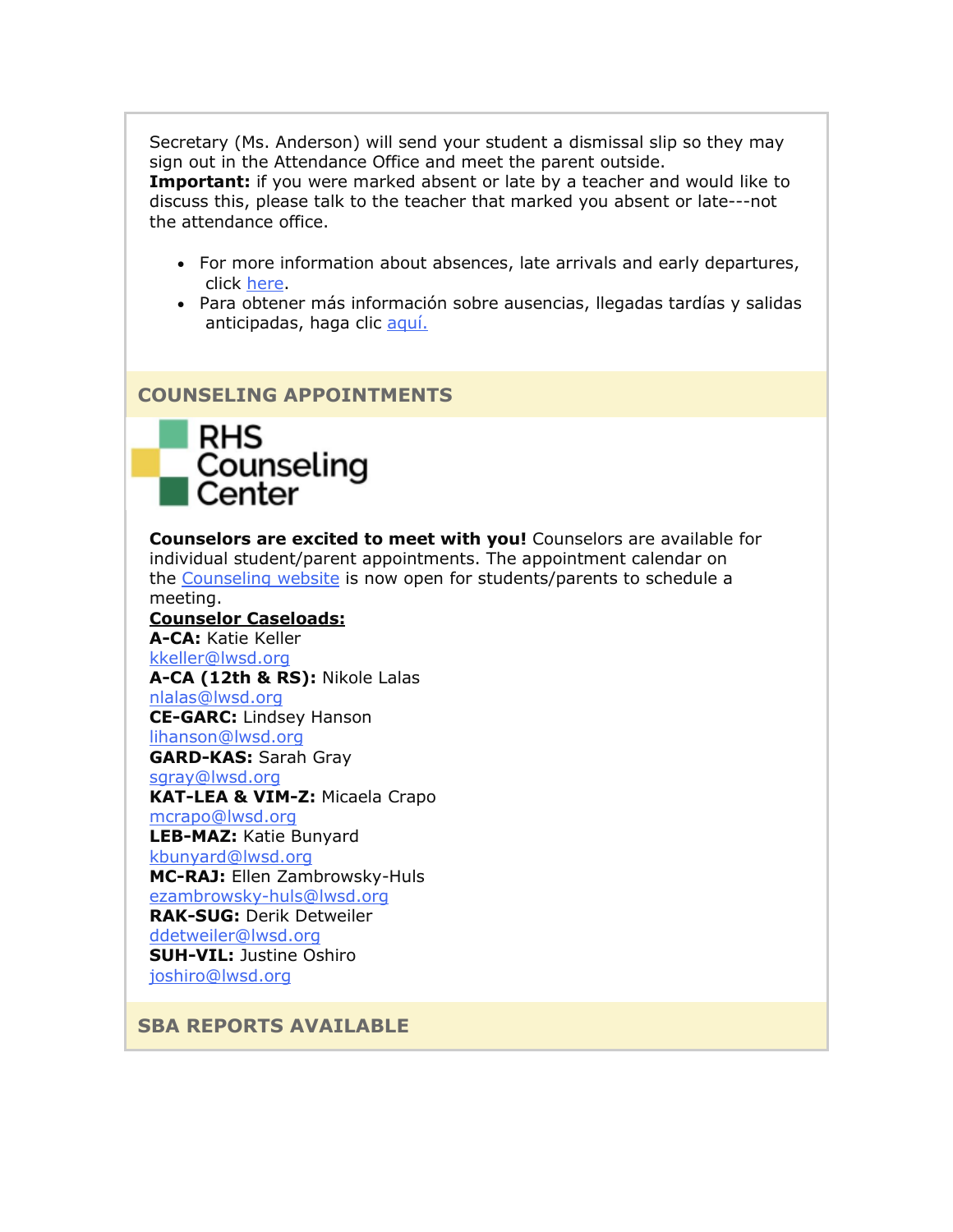#### *New:* **Fall Smarter Balanced Assessment PDF reports available through Skyward/Family Access**

In fall of 2021, students in 4th-9th and 11th grades took the Smarter Balanced Assessment (SBA) in English language arts and math. Students in 6th, 9th and 12th grade took the Washington State Comprehensive Assessment of Science (WCAS). The primary purpose of these tests was a brief check-in on how students are doing compared to some of the state standards.

Scores from these tests were posted to Family Access in December under "Test Scores." OSPI has now provided electronic score reports in PDF format to the district for the students that took the fall test. These score reports do not provide any new student score data; however, they do provide some graphical and textual explanations of the data. These score reports are now in Family Access.

#### **To access the PDF score report:**

- 1. Login to Family Access.
- 2. Select "Portfolio" on the left menu.
- 3. Select "Show Scores" for the assessment.

Skyward Family Access support is available on the LWSD website.

Scores from the spring 2022 state tests for ELA and math are typically available by end of June. A communication will be sent when these scores are posted to Family Access.

**CCC NEWS**

**COLLEGE**&

Schedule a [Meeting](https://nam02.safelinks.protection.outlook.com/?url=http%3A%2F%2Flink.email.dynect.net%2Flink.php%3FDynEngagement%3Dtrue%26H%3DZMyLy4zTjFxrCOdStp0zbd2NiCP4ytwFjHTp6a9KcMSf6%252Bj8iotH90psYYlxFCV3Qt07ZdL9fj7swIKxtM1LSl%252B6KcxVM8b99FpD0YWNIvyWvBJLYwkeGw%253D%253D%26G%3D0%26R%3Dhttps%253A%252F%252FSAAFGYZTANA.hatchbuck.com%252FTrackLinkClick%253FID2%253DiF7vkuPgK87xahaMA0HIq3pMn-M8X8knMpM41wNQMKzzGqFeMZAZhVx-ueX_R55s0%26I%3D20220506220113.000001970068%2540smtp-ad1-49-phx%26X%3DMHwxMjY0OTIyOjI2MDExOTMyNTM7MXwxMjY0OTIzOjIwODYwNDA5NDs%253D%26V%3D3%26S%3DU-oI-kqGzvHjr31lc2YRJt03VN6k7_bxfGjqm0Q8DKI&data=05%7C01%7Cmwood%40lwsd.org%7C6ac4891fb15c42bc845908da2fabf0fa%7C1fd4673fdf9646218638a1d88c4c85d7%7C0%7C0%7C637874712779313150%7CUnknown%7CTWFpbGZsb3d8eyJWIjoiMC4wLjAwMDAiLCJQIjoiV2luMzIiLCJBTiI6Ik1haWwiLCJXVCI6Mn0%3D%7C3000%7C%7C%7C&sdata=W9OdyVZzcieEkbbNeQcy%2Fzvh2ubovt3Rmp1YwnbGazk%3D&reserved=0) with College and Career Specialist, Ms. Wu.

#### Lake Washington School District **Live Wednesdav**

**College & Career Virtual Event Series** 

**Final Live Wednesday Virtual Events** will be on June 1, 2022, 1:00- 2:45 pm **Senior Timeline and Essay Tips, 1-1:45 pm** 

**How College Decisions are Made,** 2-2:45 pm

Links to join these virtual sessions will be in the upcoming newsletter.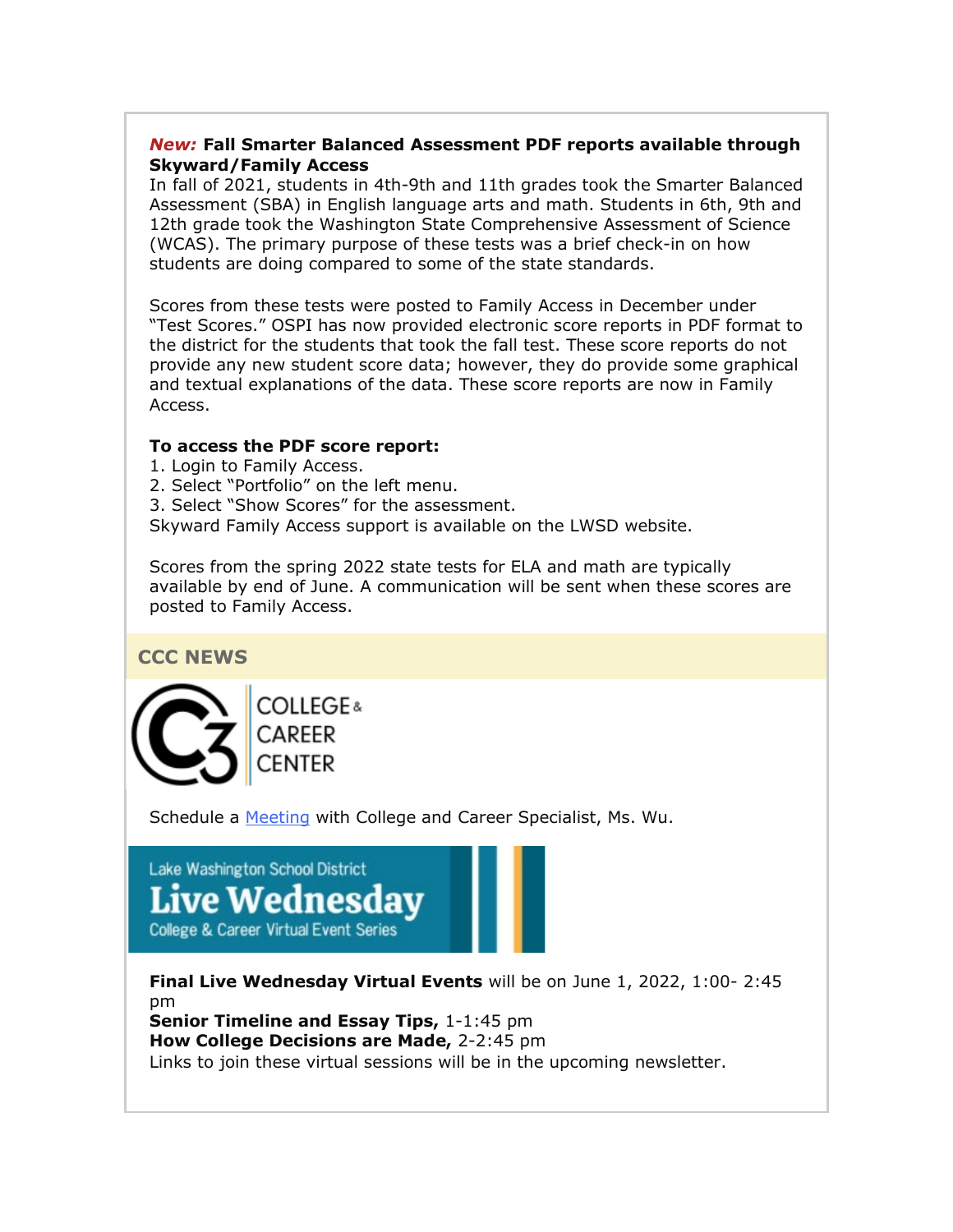To watch recordings of past events on College Visits or Career Panels, click [here](https://nam02.safelinks.protection.outlook.com/?url=http%3A%2F%2Flink.email.dynect.net%2Flink.php%3FDynEngagement%3Dtrue%26H%3DZMyLy4zTjFxrCOdStp0zbd2NiCP4ytwFjHTp6a9KcMSf6%252Bj8iotH90psYYlxFCV3Qt07ZdL9fj7swIKxtM1LSl%252B6KcxVM8b99FpD0YWNIvyWvBJLYwkeGw%253D%253D%26G%3D0%26R%3Dhttps%253A%252F%252FSAAFGYZTANA.hatchbuck.com%252FTrackLinkClick%253FID2%253D5LHp_P3tnpXfmW7LsZuKfWUoUogjF38aUW0naIxzPi3R4ipaTaeFqShqBVoqW9Og0%26I%3D20220506220113.000001970068%2540smtp-ad1-49-phx%26X%3DMHwxMjY0OTIyOjI2MDExOTMyNTM7MXwxMjY0OTIzOjIwODYwNDA5NDs%253D%26V%3D3%26S%3Db9OWJaZ_3yB8Cl-p_8VqixpdVIkGCAJ3bQxIPeMTubg&data=05%7C01%7Cmwood%40lwsd.org%7C6ac4891fb15c42bc845908da2fabf0fa%7C1fd4673fdf9646218638a1d88c4c85d7%7C0%7C0%7C637874712779313150%7CUnknown%7CTWFpbGZsb3d8eyJWIjoiMC4wLjAwMDAiLCJQIjoiV2luMzIiLCJBTiI6Ik1haWwiLCJXVCI6Mn0%3D%7C3000%7C%7C%7C&sdata=ekGhcGmaH3OfY7Q9cS45dhRcN5KfD0NDz299HNbInz4%3D&reserved=0) for Live Wednesday events.

**WANIC Update:** Applications for 2022-23 are being accepted for a limited number of skill center programs. These programs have space available for 2022-23 and are accepting applications: Building Industry Technology - Core+ Construction, Dental Careers, DigiPen Art & Animation, DigiPen Data Analytics & Visualization, DigiPen Game Design, DigiPen Music & Sound Design, DigiPen Video Game Programming, Fire & EMS, Health Science Careers – Nursing (WANIC location only) and Medical Careers. Applications for all other programs are closed.

Apply here for Full Year programs: [https://apply.wanic.org/](https://nam02.safelinks.protection.outlook.com/?url=http%3A%2F%2Flink.email.dynect.net%2Flink.php%3FDynEngagement%3Dtrue%26H%3DZMyLy4zTjFxrCOdStp0zbd2NiCP4ytwFjHTp6a9KcMSf6%252Bj8iotH90psYYlxFCV3Qt07ZdL9fj7swIKxtM1LSl%252B6KcxVM8b99FpD0YWNIvyWvBJLYwkeGw%253D%253D%26G%3D0%26R%3Dhttps%253A%252F%252FSAAFGYZTANA.hatchbuck.com%252FTrackLinkClick%253FID2%253DVnkRTLNIhaOKJmbolPHSwBOpUYjkV4OpW8eBzriO2yx-0wkIRbxjyqlqs2WaTAM30%26I%3D20220506220113.000001970068%2540smtp-ad1-49-phx%26X%3DMHwxMjY0OTIyOjI2MDExOTMyNTM7MXwxMjY0OTIzOjIwODYwNDA5NDs%253D%26V%3D3%26S%3D84FpYvQa7UOke6yYLrNgNpnLnruJJHXoOm3SheMvBfg&data=05%7C01%7Cmwood%40lwsd.org%7C6ac4891fb15c42bc845908da2fabf0fa%7C1fd4673fdf9646218638a1d88c4c85d7%7C0%7C0%7C637874712779313150%7CUnknown%7CTWFpbGZsb3d8eyJWIjoiMC4wLjAwMDAiLCJQIjoiV2luMzIiLCJBTiI6Ik1haWwiLCJXVCI6Mn0%3D%7C3000%7C%7C%7C&sdata=mN0%2FQ26ryFlgRri0ic7jASDgSWXSKNjaV5tI2udcZ7k%3D&reserved=0)

#### **NOTE: Summer WANIC Program Location Changes**

Some Programs at Juanita HS Have Been CHANGED to Lake Washington High School!

Hopefully this is a shorter commute for many of our Stangs! The following programs that were located at Juanita will be at Lake Washington High School instead:

- Computer Science & Engineering
- Culinary Arts Intro
- Health
- Personal Finance

For updated information, please see WANIC's website: Summer Courses - [WANIC High School](https://nam02.safelinks.protection.outlook.com/?url=http%3A%2F%2Flink.email.dynect.net%2Flink.php%3FDynEngagement%3Dtrue%26H%3DZMyLy4zTjFxrCOdStp0zbd2NiCP4ytwFjHTp6a9KcMSf6%252Bj8iotH90psYYlxFCV3Qt07ZdL9fj7swIKxtM1LSl%252B6KcxVM8b99FpD0YWNIvyWvBJLYwkeGw%253D%253D%26G%3D0%26R%3Dhttps%253A%252F%252FSAAFGYZTANA.hatchbuck.com%252FTrackLinkClick%253FID2%253DypJoucFvOw7aZFTXsagh4EOvVw7nFMUc0teyfur6ltTAde1-t7VRw78lMYMI_LwN0%26I%3D20220506220113.000001970068%2540smtp-ad1-49-phx%26X%3DMHwxMjY0OTIyOjI2MDExOTMyNTM7MXwxMjY0OTIzOjIwODYwNDA5NDs%253D%26V%3D3%26S%3D7loYMMORmE5GSzqEG9tGKnt00AUcefnLIkB80Pq4q6k&data=05%7C01%7Cmwood%40lwsd.org%7C6ac4891fb15c42bc845908da2fabf0fa%7C1fd4673fdf9646218638a1d88c4c85d7%7C0%7C0%7C637874712779313150%7CUnknown%7CTWFpbGZsb3d8eyJWIjoiMC4wLjAwMDAiLCJQIjoiV2luMzIiLCJBTiI6Ik1haWwiLCJXVCI6Mn0%3D%7C3000%7C%7C%7C&sdata=LqO7Y8Fv0OehD0Y8Rv4ylhSTmFUig7w2J3rVhZL7z7Y%3D&reserved=0)



#### **CTE Dual Credit**

Students who register for CTE Dual Credit classes can earn college credit in addition to their high school credit for completing high school classes that are formally aligned – articulated – with college courses. Eligible classes are considered "Career & Technical Education (CTE)" at the high school level and connect to "Professional or Technical" courses/programs at the college. All articulated courses are included in a certificate or degree program at the awarding college. Make sure you register your classes and pay by **June 15th,**  2022 to receive college credit!

You can access Student Information and Registration Sessions [here.](https://nam02.safelinks.protection.outlook.com/?url=http%3A%2F%2Flink.email.dynect.net%2Flink.php%3FDynEngagement%3Dtrue%26H%3DZMyLy4zTjFxrCOdStp0zbd2NiCP4ytwFjHTp6a9KcMSf6%252Bj8iotH90psYYlxFCV3Qt07ZdL9fj7swIKxtM1LSl%252B6KcxVM8b99FpD0YWNIvyWvBJLYwkeGw%253D%253D%26G%3D0%26R%3Dhttps%253A%252F%252FSAAFGYZTANA.hatchbuck.com%252FTrackLinkClick%253FID2%253DReUc5gcL6isBra_WOa7bceGI_wTYbtTUy_4NwkABHZ82jCtQQt80W9WOmQeLnGrT0%26I%3D20220506220113.000001970068%2540smtp-ad1-49-phx%26X%3DMHwxMjY0OTIyOjI2MDExOTMyNTM7MXwxMjY0OTIzOjIwODYwNDA5NDs%253D%26V%3D3%26S%3DN3TVBbAGSpoyAWOX7eMIqn0uUEKkvjQoSosbvSjiABQ&data=05%7C01%7Cmwood%40lwsd.org%7C6ac4891fb15c42bc845908da2fabf0fa%7C1fd4673fdf9646218638a1d88c4c85d7%7C0%7C0%7C637874712779313150%7CUnknown%7CTWFpbGZsb3d8eyJWIjoiMC4wLjAwMDAiLCJQIjoiV2luMzIiLCJBTiI6Ik1haWwiLCJXVCI6Mn0%3D%7C3000%7C%7C%7C&sdata=IdZiC7q4avGZoyOwwgU6rB5%2FIaU0LS4qr7WOVQjuJ%2FQ%3D&reserved=0) [FAQ Pacific NW College Credit](https://nam02.safelinks.protection.outlook.com/?url=http%3A%2F%2Flink.email.dynect.net%2Flink.php%3FDynEngagement%3Dtrue%26H%3DZMyLy4zTjFxrCOdStp0zbd2NiCP4ytwFjHTp6a9KcMSf6%252Bj8iotH90psYYlxFCV3Qt07ZdL9fj7swIKxtM1LSl%252B6KcxVM8b99FpD0YWNIvyWvBJLYwkeGw%253D%253D%26G%3D0%26R%3Dhttps%253A%252F%252FSAAFGYZTANA.hatchbuck.com%252FTrackLinkClick%253FID2%253D_m_dHXyV4450twsd1pRbtju805X00uCfFfNABIhnvMMMD9IsRqumznx2B1E43p5F0%26I%3D20220506220113.000001970068%2540smtp-ad1-49-phx%26X%3DMHwxMjY0OTIyOjI2MDExOTMyNTM7MXwxMjY0OTIzOjIwODYwNDA5NDs%253D%26V%3D3%26S%3DwTcFs4AxgVWe5aBMKWDuxAN908q1S2724nauq7pA0ss&data=05%7C01%7Cmwood%40lwsd.org%7C6ac4891fb15c42bc845908da2fabf0fa%7C1fd4673fdf9646218638a1d88c4c85d7%7C0%7C0%7C637874712779313150%7CUnknown%7CTWFpbGZsb3d8eyJWIjoiMC4wLjAwMDAiLCJQIjoiV2luMzIiLCJBTiI6Ik1haWwiLCJXVCI6Mn0%3D%7C3000%7C%7C%7C&sdata=oupHSkTAo5wT7QkXvHIZ1rTCFA%2FdRbZP87hN5a1ip4o%3D&reserved=0) (formerly TechPrep College Connections). For more information: [PNWcollegecredit.org](https://nam02.safelinks.protection.outlook.com/?url=http%3A%2F%2Flink.email.dynect.net%2Flink.php%3FDynEngagement%3Dtrue%26H%3DZMyLy4zTjFxrCOdStp0zbd2NiCP4ytwFjHTp6a9KcMSf6%252Bj8iotH90psYYlxFCV3Qt07ZdL9fj7swIKxtM1LSl%252B6KcxVM8b99FpD0YWNIvyWvBJLYwkeGw%253D%253D%26G%3D0%26R%3Dhttps%253A%252F%252FSAAFGYZTANA.hatchbuck.com%252FTrackLinkClick%253FID2%253DDRu3Wgj0ox0PM_9gKb3jXoMV8AhSHrQ-Lwx_8nGUl7rp3XEhCak7-CG8H3Y3lIz30%26I%3D20220506220113.000001970068%2540smtp-ad1-49-phx%26X%3DMHwxMjY0OTIyOjI2MDExOTMyNTM7MXwxMjY0OTIzOjIwODYwNDA5NDs%253D%26V%3D3%26S%3DJaDlW_S1Kkq2Lr_FTamC6-s9AugJ7-qusqK2EhRdfQ4&data=05%7C01%7Cmwood%40lwsd.org%7C6ac4891fb15c42bc845908da2fabf0fa%7C1fd4673fdf9646218638a1d88c4c85d7%7C0%7C0%7C637874712779313150%7CUnknown%7CTWFpbGZsb3d8eyJWIjoiMC4wLjAwMDAiLCJQIjoiV2luMzIiLCJBTiI6Ik1haWwiLCJXVCI6Mn0%3D%7C3000%7C%7C%7C&sdata=ehV%2F6WHMxVqHEYgd5Gx78stV74OmfeoQMrZM21PAn8Y%3D&reserved=0) or email [info@PNWcollegecredit.org.](mailto:info@PNWcollegecredit.org)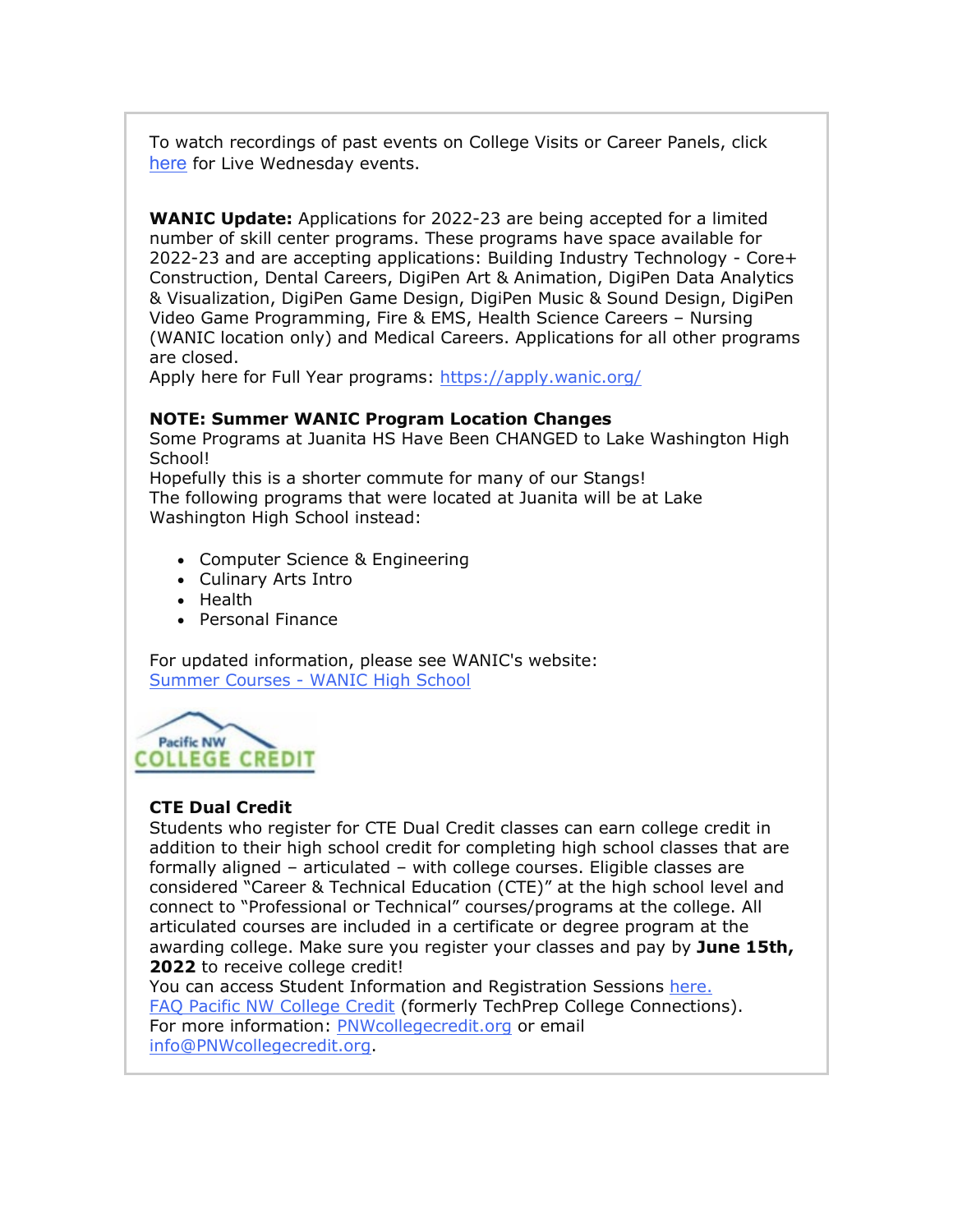# Updates

Check out the bulletin boards outside the College & Career Center or check [College and Career Center Teams](https://nam02.safelinks.protection.outlook.com/?url=http%3A%2F%2Flink.email.dynect.net%2Flink.php%3FDynEngagement%3Dtrue%26H%3DZMyLy4zTjFxrCOdStp0zbd2NiCP4ytwFjHTp6a9KcMSf6%252Bj8iotH90psYYlxFCV3Qt07ZdL9fj7swIKxtM1LSl%252B6KcxVM8b99FpD0YWNIvyWvBJLYwkeGw%253D%253D%26G%3D0%26R%3Dhttps%253A%252F%252FSAAFGYZTANA.hatchbuck.com%252FTrackLinkClick%253FID2%253DlACDXBgp6YNbHraZBmkVQixsNizWmsWMWK2-IPy8LhfIroe6Y8Cig9oUgIvV6J1U0%26I%3D20220506220113.000001970068%2540smtp-ad1-49-phx%26X%3DMHwxMjY0OTIyOjI2MDExOTMyNTM7MXwxMjY0OTIzOjIwODYwNDA5NDs%253D%26V%3D3%26S%3D_9P2X6OJx1JopiJvWBEQ_Kqua7M4nIO_2Dml1e9Qfi4&data=05%7C01%7Cmwood%40lwsd.org%7C6ac4891fb15c42bc845908da2fabf0fa%7C1fd4673fdf9646218638a1d88c4c85d7%7C0%7C0%7C637874712779313150%7CUnknown%7CTWFpbGZsb3d8eyJWIjoiMC4wLjAwMDAiLCJQIjoiV2luMzIiLCJBTiI6Ik1haWwiLCJXVCI6Mn0%3D%7C3000%7C%7C%7C&sdata=4YWJf4jTMZuTQ2Zu3fcHvl5%2FfkJU5ToLWTrNevZrX0g%3D&reserved=0) for updates on Jobs, Colleges, Scholarships, Summer Programs or Other Opportunities. Are you exploring your career or college options and need some help? Schedule an appointment with College and Career Specialist Ms. Wu here: [Meeting](https://nam02.safelinks.protection.outlook.com/?url=http%3A%2F%2Flink.email.dynect.net%2Flink.php%3FDynEngagement%3Dtrue%26H%3DZMyLy4zTjFxrCOdStp0zbd2NiCP4ytwFjHTp6a9KcMSf6%252Bj8iotH90psYYlxFCV3Qt07ZdL9fj7swIKxtM1LSl%252B6KcxVM8b99FpD0YWNIvyWvBJLYwkeGw%253D%253D%26G%3D0%26R%3Dhttps%253A%252F%252FSAAFGYZTANA.hatchbuck.com%252FTrackLinkClick%253FID2%253DiF7vkuPgK87xahaMA0HIq3pMn-M8X8knMpM41wNQMKzzGqFeMZAZhVx-ueX_R55s0%26I%3D20220506220113.000001970068%2540smtp-ad1-49-phx%26X%3DMHwxMjY0OTIyOjI2MDExOTMyNTM7MXwxMjY0OTIzOjIwODYwNDA5NDs%253D%26V%3D3%26S%3DU-oI-kqGzvHjr31lc2YRJt03VN6k7_bxfGjqm0Q8DKI&data=05%7C01%7Cmwood%40lwsd.org%7C6ac4891fb15c42bc845908da2fabf0fa%7C1fd4673fdf9646218638a1d88c4c85d7%7C0%7C0%7C637874712779313150%7CUnknown%7CTWFpbGZsb3d8eyJWIjoiMC4wLjAwMDAiLCJQIjoiV2luMzIiLCJBTiI6Ik1haWwiLCJXVCI6Mn0%3D%7C3000%7C%7C%7C&sdata=W9OdyVZzcieEkbbNeQcy%2Fzvh2ubovt3Rmp1YwnbGazk%3D&reserved=0)

American Legion Auxiliary is hosting the **Evergreen Girls State Virtual Experience**, May 31 - June 2, 2022, 7 – 9 pm via Zoom. There's no cost, all high school girls are welcome, college scholarships available and opportunity to apply to attend ALA Girls Nation. Visit evergreengirlsstate.com to sign-up.

### **\$CHOLARSHIP\$**

#### **Scholarships are disappearing!**

There are just a few left. Information and applications are posted on the Scholarship Bulletin by CCC, in [Teams](https://nam02.safelinks.protection.outlook.com/?url=http%3A%2F%2Flink.email.dynect.net%2Flink.php%3FDynEngagement%3Dtrue%26H%3DZMyLy4zTjFxrCOdStp0zbd2NiCP4ytwFjHTp6a9KcMSf6%252Bj8iotH90psYYlxFCV3Qt07ZdL9fj7swIKxtM1LSl%252B6KcxVM8b99FpD0YWNIvyWvBJLYwkeGw%253D%253D%26G%3D0%26R%3Dhttps%253A%252F%252FSAAFGYZTANA.hatchbuck.com%252FTrackLinkClick%253FID2%253Di32lzv9tZwAgFWwBBgVGDMY25bOlBkKARHHpioEIgHN1Bl0GjithRdM9q52MsK_B0%26I%3D20220506220113.000001970068%2540smtp-ad1-49-phx%26X%3DMHwxMjY0OTIyOjI2MDExOTMyNTM7MXwxMjY0OTIzOjIwODYwNDA5NDs%253D%26V%3D3%26S%3DOvvarBBCM1h-sN9XWWE-rDHdVEaxHMhonTPAtnoWD2Y&data=05%7C01%7Cmwood%40lwsd.org%7C6ac4891fb15c42bc845908da2fabf0fa%7C1fd4673fdf9646218638a1d88c4c85d7%7C0%7C0%7C637874712779313150%7CUnknown%7CTWFpbGZsb3d8eyJWIjoiMC4wLjAwMDAiLCJQIjoiV2luMzIiLCJBTiI6Ik1haWwiLCJXVCI6Mn0%3D%7C3000%7C%7C%7C&sdata=%2BwYphMZvEcaESbp2%2F00JVFioNUZ%2BPJFAGgDaUaXWxV0%3D&reserved=0) and Xello.

- [WBMW Scholarship](https://nam02.safelinks.protection.outlook.com/?url=http%3A%2F%2Flink.email.dynect.net%2Flink.php%3FDynEngagement%3Dtrue%26H%3DZMyLy4zTjFxrCOdStp0zbd2NiCP4ytwFjHTp6a9KcMSf6%252Bj8iotH90psYYlxFCV3Qt07ZdL9fj7swIKxtM1LSl%252B6KcxVM8b99FpD0YWNIvyWvBJLYwkeGw%253D%253D%26G%3D0%26R%3Dhttps%253A%252F%252FSAAFGYZTANA.hatchbuck.com%252FTrackLinkClick%253FID2%253DdxL7X4NbPgWH_9sssM5laiZgeVtZPV25numZXHImnp1DQzsaWlq-I7gt9p1ylWrv0%26I%3D20220506220113.000001970068%2540smtp-ad1-49-phx%26X%3DMHwxMjY0OTIyOjI2MDExOTMyNTM7MXwxMjY0OTIzOjIwODYwNDA5NDs%253D%26V%3D3%26S%3DhvOhcltg5BuMjQyWnBskZlp30rnZ779HbaQdvYX9b5s&data=05%7C01%7Cmwood%40lwsd.org%7C6ac4891fb15c42bc845908da2fabf0fa%7C1fd4673fdf9646218638a1d88c4c85d7%7C0%7C0%7C637874712779313150%7CUnknown%7CTWFpbGZsb3d8eyJWIjoiMC4wLjAwMDAiLCJQIjoiV2luMzIiLCJBTiI6Ik1haWwiLCJXVCI6Mn0%3D%7C3000%7C%7C%7C&sdata=woS3V62k%2FHiroO%2Bl5td0qaL7I%2BUxvb78d2EbdEIh5Uk%3D&reserved=0) \$500 Award **Deadline: May 6, 2022**
- **Redmond Rotary "Service Above Self" Scholarship is currently open and is posted in** [Xello](https://nam02.safelinks.protection.outlook.com/?url=http%3A%2F%2Flink.email.dynect.net%2Flink.php%3FDynEngagement%3Dtrue%26H%3DZMyLy4zTjFxrCOdStp0zbd2NiCP4ytwFjHTp6a9KcMSf6%252Bj8iotH90psYYlxFCV3Qt07ZdL9fj7swIKxtM1LSl%252B6KcxVM8b99FpD0YWNIvyWvBJLYwkeGw%253D%253D%26G%3D0%26R%3Dhttps%253A%252F%252FSAAFGYZTANA.hatchbuck.com%252FTrackLinkClick%253FID2%253DWaZnsASEtqoMSnym29SpfebKfulji02j_WfO7p1kigVPQ2ei6DcIPh9qlknVxtPu0%26I%3D20220506220113.000001970068%2540smtp-ad1-49-phx%26X%3DMHwxMjY0OTIyOjI2MDExOTMyNTM7MXwxMjY0OTIzOjIwODYwNDA5NDs%253D%26V%3D3%26S%3DJDmheMASbW7FU5qUaVxGlGyulSfOgU6tHymlVC1nKNY&data=05%7C01%7Cmwood%40lwsd.org%7C6ac4891fb15c42bc845908da2fabf0fa%7C1fd4673fdf9646218638a1d88c4c85d7%7C0%7C0%7C637874712779313150%7CUnknown%7CTWFpbGZsb3d8eyJWIjoiMC4wLjAwMDAiLCJQIjoiV2luMzIiLCJBTiI6Ik1haWwiLCJXVCI6Mn0%3D%7C3000%7C%7C%7C&sdata=vultq8vjaEWEJyJ8nYcI%2Faj%2BFURnT2nKHrXmaor4XPE%3D&reserved=0) and [Teams.](https://nam02.safelinks.protection.outlook.com/?url=http%3A%2F%2Flink.email.dynect.net%2Flink.php%3FDynEngagement%3Dtrue%26H%3DZMyLy4zTjFxrCOdStp0zbd2NiCP4ytwFjHTp6a9KcMSf6%252Bj8iotH90psYYlxFCV3Qt07ZdL9fj7swIKxtM1LSl%252B6KcxVM8b99FpD0YWNIvyWvBJLYwkeGw%253D%253D%26G%3D0%26R%3Dhttps%253A%252F%252FSAAFGYZTANA.hatchbuck.com%252FTrackLinkClick%253FID2%253DEBUijVQ5diAWh12T7OWWcofBECcE0onhE5sgCfnBAG4O3G0ULW3-7YHxf-UbGzKd0%26I%3D20220506220113.000001970068%2540smtp-ad1-49-phx%26X%3DMHwxMjY0OTIyOjI2MDExOTMyNTM7MXwxMjY0OTIzOjIwODYwNDA5NDs%253D%26V%3D3%26S%3D-5Bt9A5uVqRiq6AYYmHRK2E-crpRhtUGBgzYFLOQuvI&data=05%7C01%7Cmwood%40lwsd.org%7C6ac4891fb15c42bc845908da2fabf0fa%7C1fd4673fdf9646218638a1d88c4c85d7%7C0%7C0%7C637874712779313150%7CUnknown%7CTWFpbGZsb3d8eyJWIjoiMC4wLjAwMDAiLCJQIjoiV2luMzIiLCJBTiI6Ik1haWwiLCJXVCI6Mn0%3D%7C3000%7C%7C%7C&sdata=peITExULn9AmzYRjssXJOFzRI57IoXFPQfhtSMGkenA%3D&reserved=0) The Redmond Rotary Club is proud to offer a \$5,000 scholarship to a deserving Redmond High School senior. [Applications](https://nam02.safelinks.protection.outlook.com/?url=http%3A%2F%2Flink.email.dynect.net%2Flink.php%3FDynEngagement%3Dtrue%26H%3DZMyLy4zTjFxrCOdStp0zbd2NiCP4ytwFjHTp6a9KcMSf6%252Bj8iotH90psYYlxFCV3Qt07ZdL9fj7swIKxtM1LSl%252B6KcxVM8b99FpD0YWNIvyWvBJLYwkeGw%253D%253D%26G%3D0%26R%3Dhttps%253A%252F%252FSAAFGYZTANA.hatchbuck.com%252FTrackLinkClick%253FID2%253DrxcA183tSW5UkITVQYqJbToJujV3DAyUVh8jMKJGPa6Jw1hiefFlz2-JyvWXF_yP0%26I%3D20220506220113.000001970068%2540smtp-ad1-49-phx%26X%3DMHwxMjY0OTIyOjI2MDExOTMyNTM7MXwxMjY0OTIzOjIwODYwNDA5NDs%253D%26V%3D3%26S%3D875Zn5i3Ev2Xo6gOc0dYJvsq6ipIS3OmyLRikhX2_DU&data=05%7C01%7Cmwood%40lwsd.org%7C6ac4891fb15c42bc845908da2fabf0fa%7C1fd4673fdf9646218638a1d88c4c85d7%7C0%7C0%7C637874712779469377%7CUnknown%7CTWFpbGZsb3d8eyJWIjoiMC4wLjAwMDAiLCJQIjoiV2luMzIiLCJBTiI6Ik1haWwiLCJXVCI6Mn0%3D%7C3000%7C%7C%7C&sdata=005fxb91UYILhRpRinc3r9lMMsyDbPEnMMP1rbXVaQ4%3D&reserved=0) must be emailed to Ms. Wu at [rwu@lwsd.org](mailto:rwu@lwsd.org) no later than midnight on **May 10, 2022**.
- **Seattle Foundation** hosts over 50 scholarships annually. Check it out: [Current Scholarships Page](https://nam02.safelinks.protection.outlook.com/?url=http%3A%2F%2Flink.email.dynect.net%2Flink.php%3FDynEngagement%3Dtrue%26H%3DZMyLy4zTjFxrCOdStp0zbd2NiCP4ytwFjHTp6a9KcMSf6%252Bj8iotH90psYYlxFCV3Qt07ZdL9fj7swIKxtM1LSl%252B6KcxVM8b99FpD0YWNIvyWvBJLYwkeGw%253D%253D%26G%3D0%26R%3Dhttps%253A%252F%252FSAAFGYZTANA.hatchbuck.com%252FTrackLinkClick%253FID2%253Dg38ImPrKPBKNHOy6t0Y1YSXjP-HCOUuQbgP_CX9EsrC1kCTCC3lTa1qKHbnz0CyF0%26I%3D20220506220113.000001970068%2540smtp-ad1-49-phx%26X%3DMHwxMjY0OTIyOjI2MDExOTMyNTM7MXwxMjY0OTIzOjIwODYwNDA5NDs%253D%26V%3D3%26S%3DykIbFQ38eXqs4kdfxg_QiA04lXV2-4PFjkbHfmVkiBc&data=05%7C01%7Cmwood%40lwsd.org%7C6ac4891fb15c42bc845908da2fabf0fa%7C1fd4673fdf9646218638a1d88c4c85d7%7C0%7C0%7C637874712779469377%7CUnknown%7CTWFpbGZsb3d8eyJWIjoiMC4wLjAwMDAiLCJQIjoiV2luMzIiLCJBTiI6Ik1haWwiLCJXVCI6Mn0%3D%7C3000%7C%7C%7C&sdata=gsWe1RsnDLxVGx9q8OSbP14KxtFmOW1MuneBpUXc1QI%3D&reserved=0)
- **Samsung American Legion Scholarship** awards \$300,000 to nearly 100 American Legion Boys State and American Legion Auxiliary Girls State participants. For application requirements and to apply online: [Samsung American Legion.](https://nam02.safelinks.protection.outlook.com/?url=http%3A%2F%2Flink.email.dynect.net%2Flink.php%3FDynEngagement%3Dtrue%26H%3DZMyLy4zTjFxrCOdStp0zbd2NiCP4ytwFjHTp6a9KcMSf6%252Bj8iotH90psYYlxFCV3Qt07ZdL9fj7swIKxtM1LSl%252B6KcxVM8b99FpD0YWNIvyWvBJLYwkeGw%253D%253D%26G%3D0%26R%3Dhttps%253A%252F%252FSAAFGYZTANA.hatchbuck.com%252FTrackLinkClick%253FID2%253DsGbBsKkMZcc3O-NSa9ZPJC-CYlqjqMmroNFW0MhKSQJrCL_9x8n5Y2TfTTa5URka0%26I%3D20220506220113.000001970068%2540smtp-ad1-49-phx%26X%3DMHwxMjY0OTIyOjI2MDExOTMyNTM7MXwxMjY0OTIzOjIwODYwNDA5NDs%253D%26V%3D3%26S%3D_Cv7U4HnEZ64FYgeWDF4nOu_jRD9ZEIUDWp0ewCm_wg&data=05%7C01%7Cmwood%40lwsd.org%7C6ac4891fb15c42bc845908da2fabf0fa%7C1fd4673fdf9646218638a1d88c4c85d7%7C0%7C0%7C637874712779469377%7CUnknown%7CTWFpbGZsb3d8eyJWIjoiMC4wLjAwMDAiLCJQIjoiV2luMzIiLCJBTiI6Ik1haWwiLCJXVCI6Mn0%3D%7C3000%7C%7C%7C&sdata=ygFjji6lTPDFfN21IXyxUKjU427RLsgSFIzFZ8FIfqY%3D&reserved=0) Applications are due by **5 pm PST on May 31, 2022.**

Federal Student Aid

Have you filled out the Free Application for Federal Student Aid (FAFSA) form? Not sure how to fill it out? Check [this](https://nam02.safelinks.protection.outlook.com/?url=http%3A%2F%2Flink.email.dynect.net%2Flink.php%3FDynEngagement%3Dtrue%26H%3DZMyLy4zTjFxrCOdStp0zbd2NiCP4ytwFjHTp6a9KcMSf6%252Bj8iotH90psYYlxFCV3Qt07ZdL9fj7swIKxtM1LSl%252B6KcxVM8b99FpD0YWNIvyWvBJLYwkeGw%253D%253D%26G%3D0%26R%3Dhttps%253A%252F%252FSAAFGYZTANA.hatchbuck.com%252FTrackLinkClick%253FID2%253DU2LwyNnsR-Zrmr78OmqPPuFmlO4sY7IbwZFOx4WQt6cM0WE8rctkegLDnb4S73Or0%26I%3D20220506220113.000001970068%2540smtp-ad1-49-phx%26X%3DMHwxMjY0OTIyOjI2MDExOTMyNTM7MXwxMjY0OTIzOjIwODYwNDA5NDs%253D%26V%3D3%26S%3D8R62rAYT07f16Y_aSkL6bjkplehetwCijMeBkMvPZAE&data=05%7C01%7Cmwood%40lwsd.org%7C6ac4891fb15c42bc845908da2fabf0fa%7C1fd4673fdf9646218638a1d88c4c85d7%7C0%7C0%7C637874712779469377%7CUnknown%7CTWFpbGZsb3d8eyJWIjoiMC4wLjAwMDAiLCJQIjoiV2luMzIiLCJBTiI6Ik1haWwiLCJXVCI6Mn0%3D%7C3000%7C%7C%7C&sdata=r9o9ixrjEX8DYffadhBn6IoBC3RF2Axv8QzI0YN%2BevY%3D&reserved=0) out! Still need help? Contact [CCC](mailto:rwu@lwsd.org) for help with filling out your FAFSA.